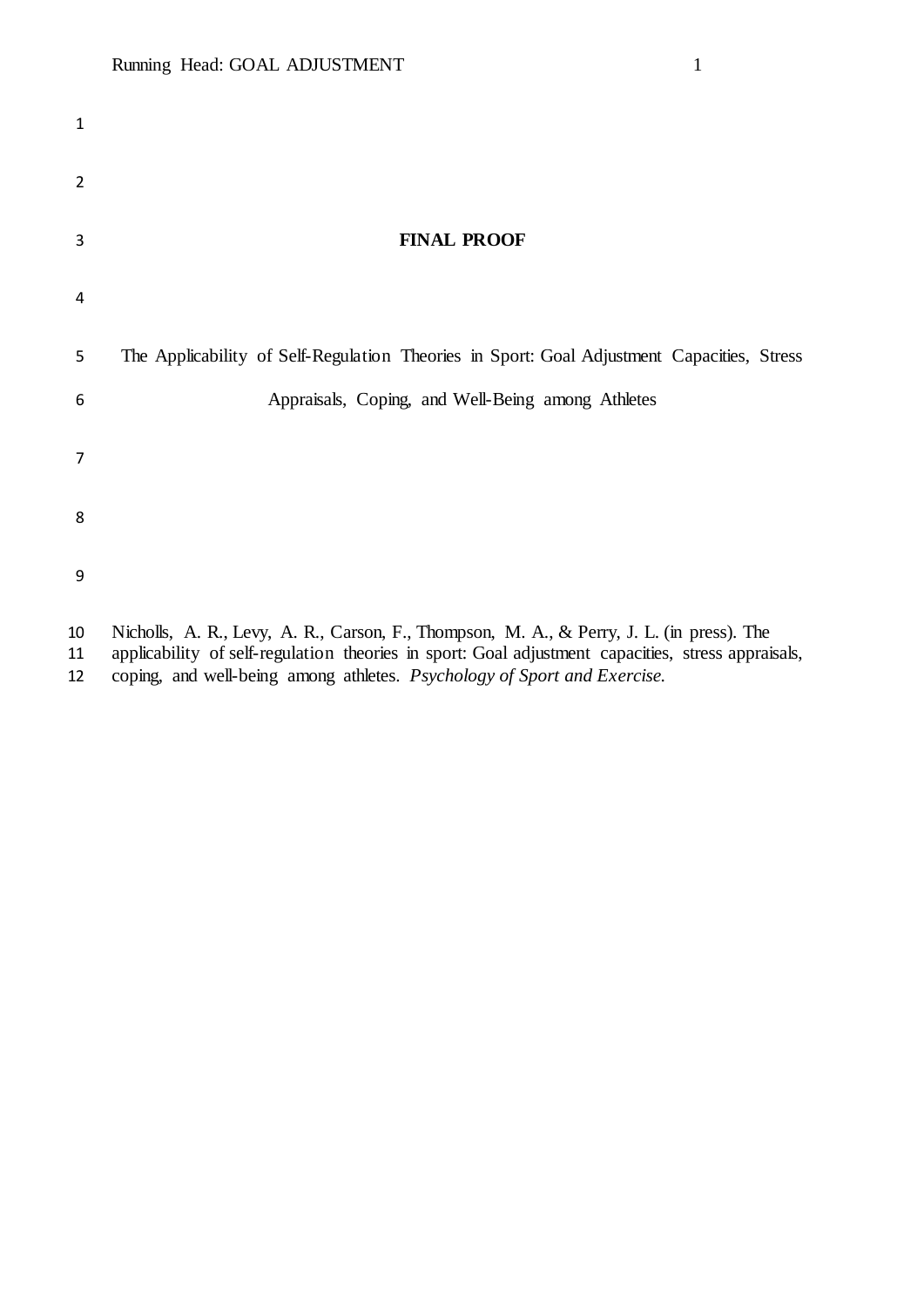#### Abstract

 *Objectives:* We examined a model, informed by self-regulation theories, which included goal adjustment capacities, appraisals of challenge and threat, coping, and well-being. *Design:* Prospective. *Methods:* Two hundred and twelve athletes from the United Kingdom (*n =* 147) or Australia 6 ( $n = 65$ ), who played team ( $n = 135$ ) or individual sports ( $n = 77$ ), and competed at 7 international  $(n = 7)$ , national  $(n = 11)$ , county  $(n = 67)$ , club  $(n = 84)$ , or beginner  $(n = 43)$  levels participated in this study. Participants completed measures of goal adjustment capacities and stress appraisals two days before competing. Athletes also completed questions on coping and well-being within three hours of their competition ending. *Results:* The way an athlete responds to an unattainable goal is associated with his or her well-being in the period leading up to and including the competition. Goal reengagement positively predicted well-being, whereas goal disengagement negatively predicted well-being. Further, goal reengagement was positively associated with challenge appraisals, which in turn was linked to task-oriented coping, and task-oriented coping positively associated with well- being. *Conclusion:* When highly-valued goals become unattainable, consultants could encourage

 athletes to seek out alternative approaches to achieve the same goal or help them develop a completely new goal.

*Keywords:* Challenge; Disengagement; Reengagement; Threat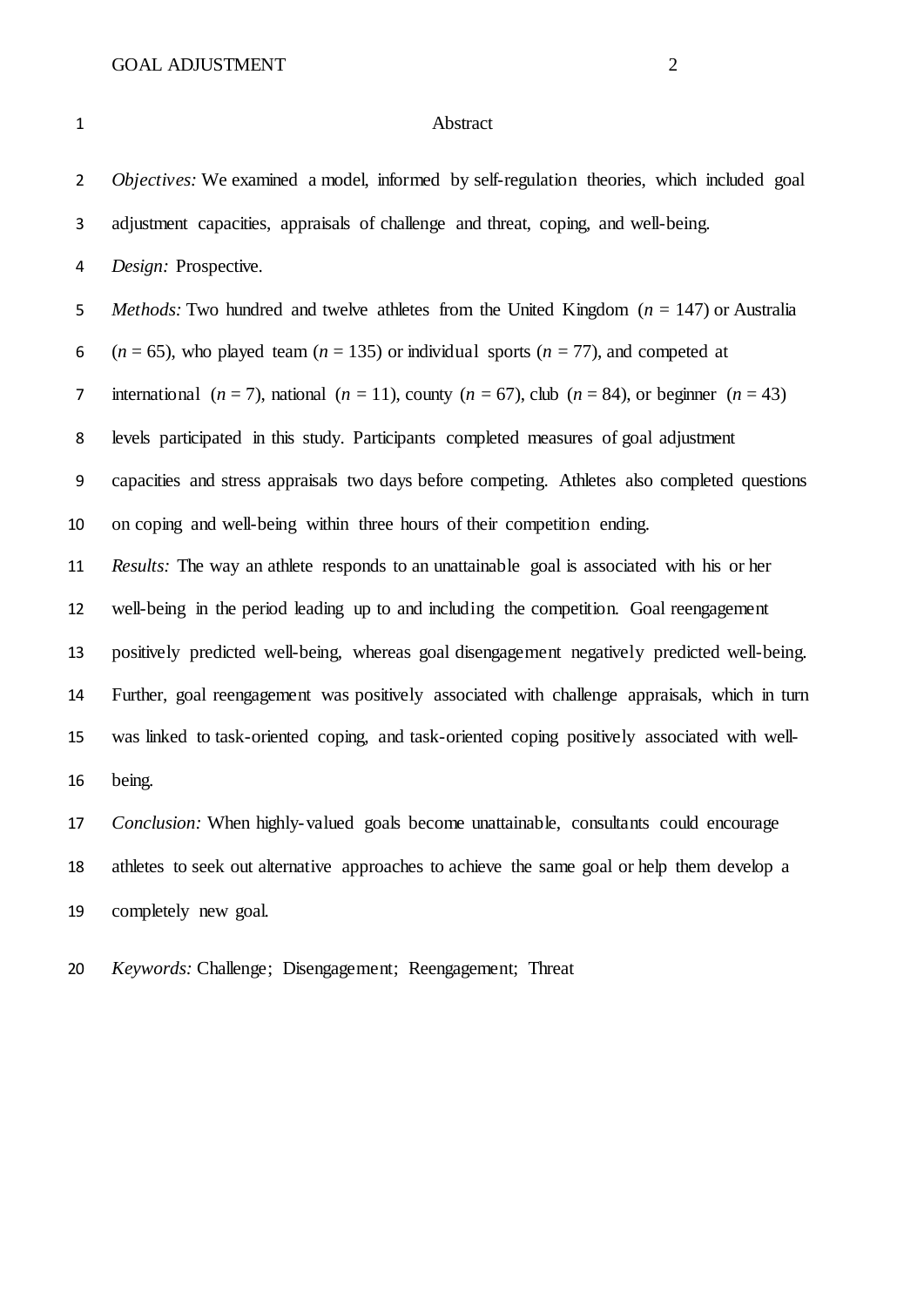The Applicability of Self-Regulation Theories in Sport: Goal Adjustment Capacities, Stress Appraisals, Coping, and Well-Being among Athletes

 Goal setting is widely used in sport (i.e., Healy, Ntoumanis, Veldhuijzen van Zanten, & Paine, 2014) and can be very helpful in aiding performance (Staufenbiel, Lobinger, & Strauss, 2015). The effectiveness of goal setting interventions for goals that become increasingly difficult or unattainable is unknown. On the whole, striving to achieve one's goal is portrayed positively within society, but giving up is seen as a weakness (Ntoumanis, Healy, Sedikides, Smith, & Duda, 2014a). Understanding more about athletes' responses to unattainable goals may be useful in maximizing well-being during periods of difficulty, by helping athletes deploy the most effective strategies. Indeed, the realization that one is unable to achieve his or her goal is likely to be very stressful, as stress is caused when goals become unattainable (Lazarus, 1999). Further, Smith, Ntoumanis, Duda, and Vansteenkiste (2011) linked goal status to coping, via appraisals among athletes, whilst other researchers linked goal adjustment capacities, coping, and indicators of well-being among caregivers (Wrosch, Amir, & Miller, 2011). In particular, Wrosch et al. (2011) reported positive associations between both goal disengagement and goal reengagement with well-being. It is noteworthy that Wrosch et al. did not explore appraisal, given recent findings linked goal adjustment capacities to appraisals (Smith et al., 2011). As such, we assessed how goal adjustment capacities and stress appraisals predicted well-being in the lead up to and during a competition. We also assessed how athletes coped during competition within a single model to satisfy calls for more research to identify the psychological mechanisms that link goal adjustment capacities with indicators of well-being (Wrosch et al).

23 Self-regulation theorists (i.e., Carver & Scheier, 1981, 1998; Emmons, 1986; Heckhausen, Wrosch, & Schulz, 2010) argue that goals structure a person's life and facilitate adaptive behaviors, which contribute to a person's well-being or positive mental health.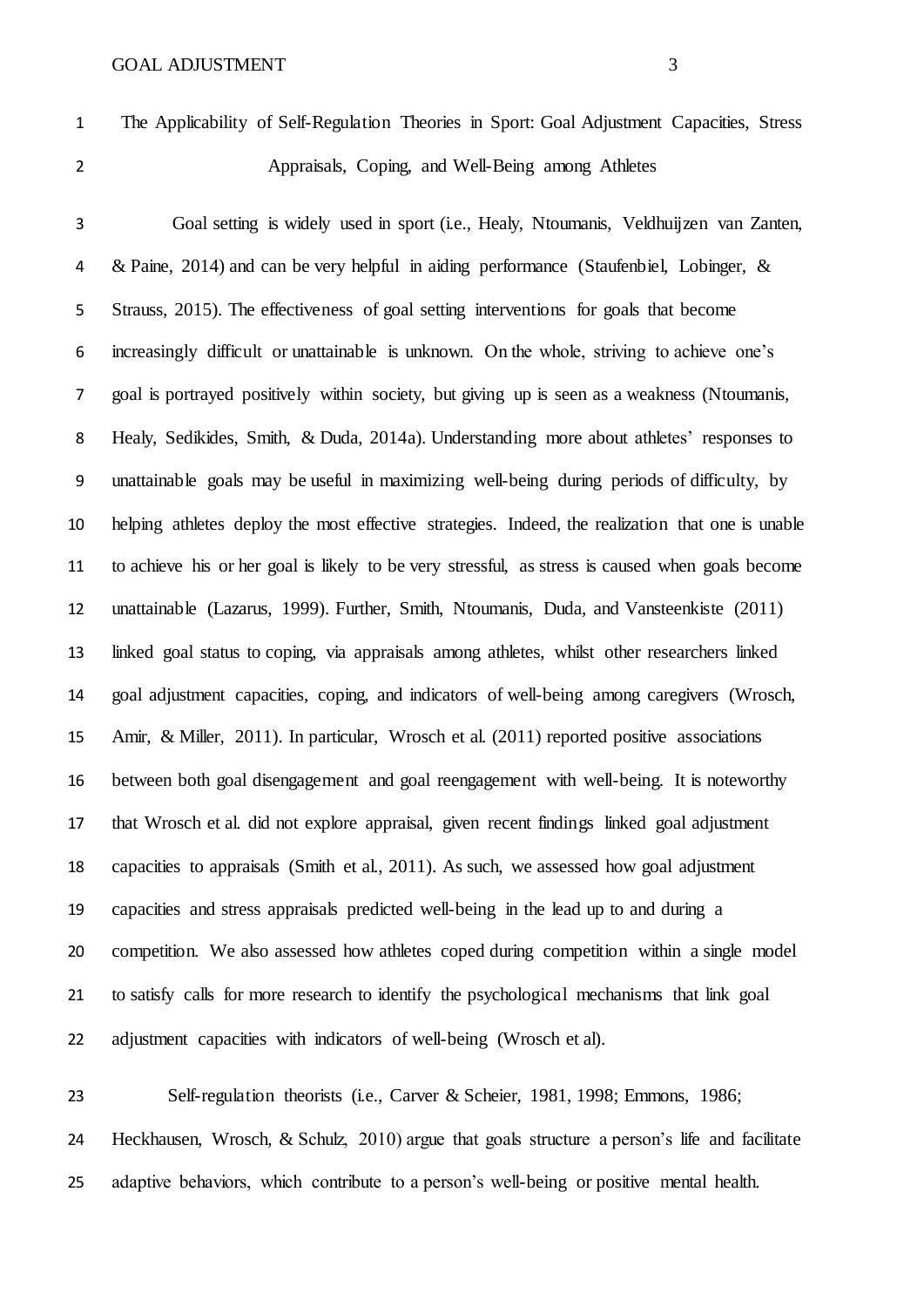Personal goals for an athlete's next competition such as winning an event, achieving a personal best, or beating a specific opponent, may, at some point, become unattainable. This can happen for a number of reasons, such as injury, biological capabilities, or time constraints (Ntoumanis et al., 2014a). In order to circumvent the negative consequences of failing to achieve one's goal, individuals can deploy self-regulation strategies, such as disengaging from their goal and reengaging in alternative goals (Wrosch, Scheier, Carver, & Schulz, 2003). Goal disengagement refers to withdrawing effort and commitment from achieving an unattainable goal, whereas goal reengagement involves identifying alternative approaches to achieve the same goal, identifying different goals that relate to the overall goal, or developing a completely new goal (Carver & Scheier, 2005). The key feature of goal reengagement is that the individual is committed to his or her new goal pursuit (Wrosch et al., 2011).

 Coping refers to all cognitive and behavioral efforts that are used to help an individual manage external or internal demands that are appraised as taxing a person's resources (Lazarus & Folkman, 1984). There are many different ways of classifying coping, but a popular approach involves grouping coping strategies task-, distraction-, and disengagement-oriented dimensions (Gaudreau & Blondin, 2004). Task-oriented coping includes attempts to master stressful situations, whereas distraction-oriented coping relates to focusing on cues that are irrelevant to sport, and disengagement-oriented coping involves athletes ceasing their efforts to strive for personal goals. It is worth noting that coping is associated with sporting performance and goal attainment. With a sample of elite fencers, Doron and Gaudreau (2014) reported that task-oriented coping predicted winning streaks, whereas Schellenberg, Gaudreau, and Crocker (2013) reported a positive association between task-oriented coping and goal attainment, but a negative association between disengagement- oriented coping and goal attainment. At present, there does not appear to be an association between distraction-oriented coping and actual performance (Gaudreau, Nicholls, & Levy,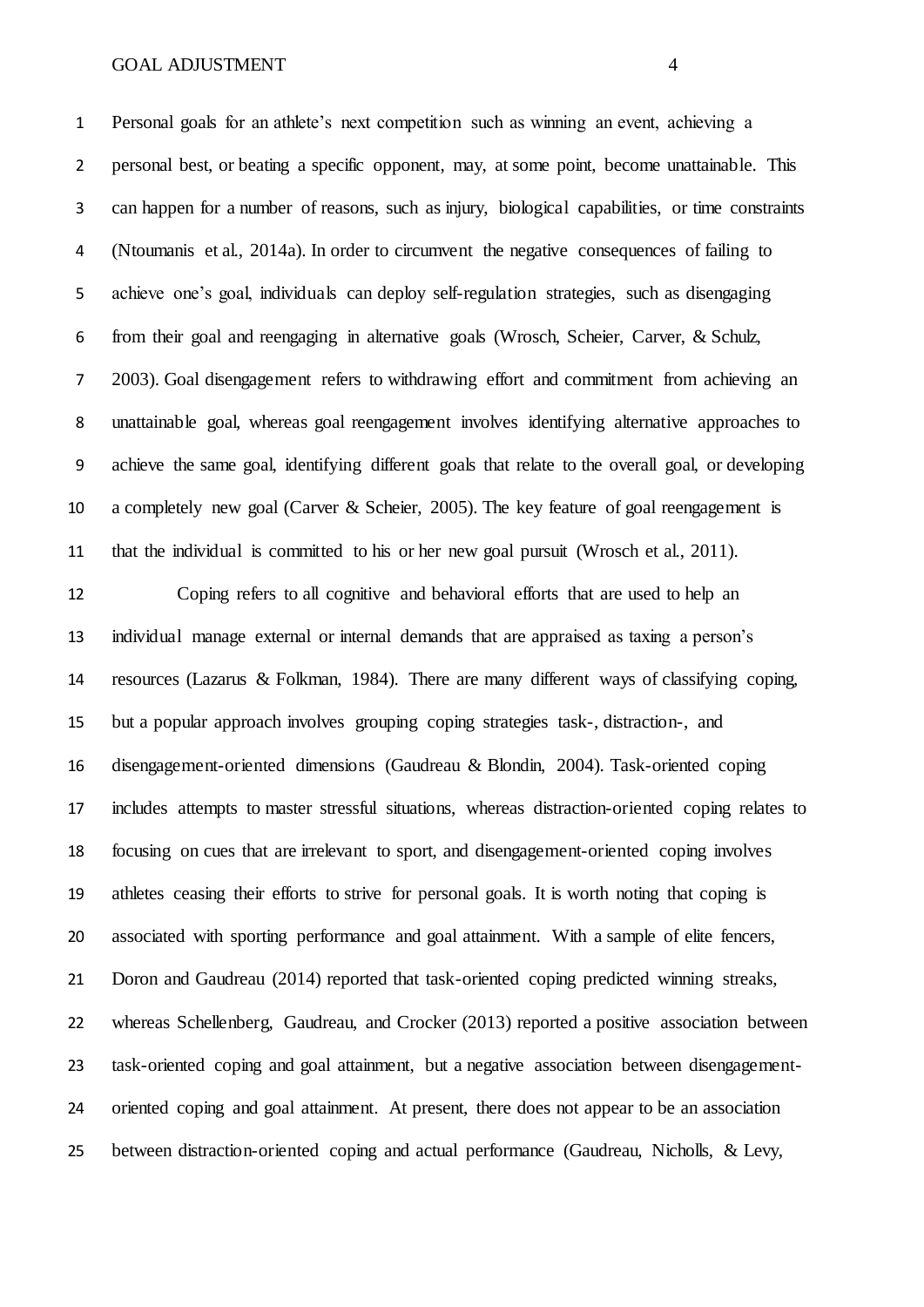2010). In addition to the association between coping and performance, health psychology researchers reported a link between coping and well-being (Pérez-García, Oliván, & Bover, 2014).

 Well-being includes affective and psychological functioning, which relates to two specific perspectives, the hedonic and the eudaimonic perspectives. The hedonic perspective views psychological well-being as subjective experiences of happiness and defines well- being in terms of pleasure attainment and pain avoidance. Conversely, the eudiamonic perspective of well-being defines well-being in regards to the degree to which a person can function fully (Ryan & Deci, 2001). These two conceptualizations of well-being resulted in different strands of research and questionnaires that measured well-being from one perspective, but not the other. However, examining well-being using a questionnaire, which only captures either the hedonic or eudiamonic perspective, means that the entire well-being construct is not captured. In order assess all components of well-being, without placing a substantial time burden on participants, researchers such as Tennant et al. (2007) suggested scholars should conceptualize and develop well-being scales that incorporate both the hedonic and eudiamonic perspective. Combining the hedonic and eudaimonic perspectives provides a broad conceptualization of well-being, which is viewed as another term for positive mental health, with positive mental health and well-being often used interchangeably (Tennant et al.). As such, well-being or positive mental health are associated with people fulfilling their abilities, coping with stresses in life, and working productively or fruitfully (World Health Organization, 2004). Despite the association between coping and well-being, studies exploring these constructs among athletes are scant. One exception is the study by Smith et al. (2011), who did not report any significant associations between emotional well- being and coping. A possible explanation for this finding may the scale employed by Smith and colleagues. These authors measured emotional well-being using 10 items from the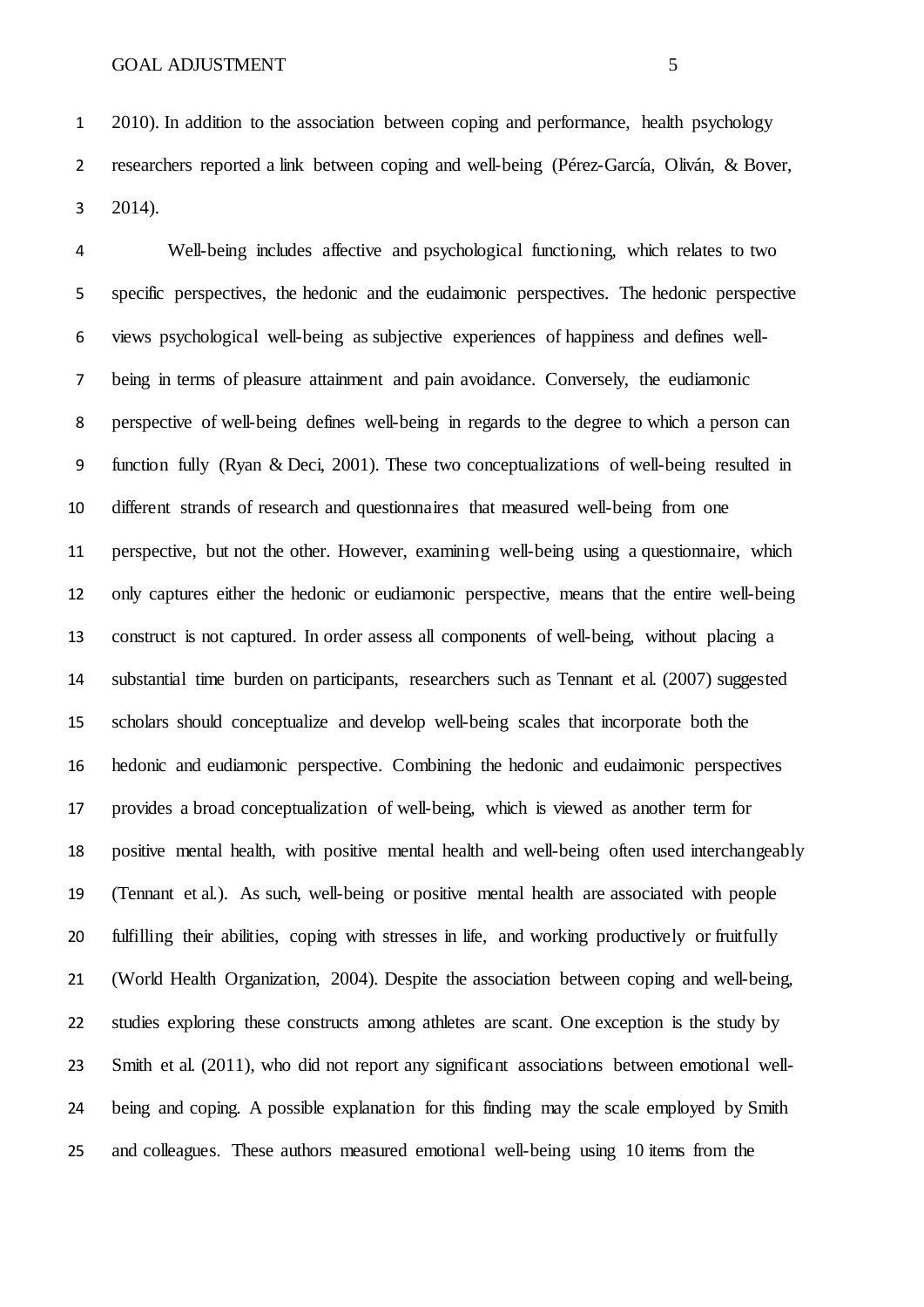Positive and Negative Affect Schedule (Watson, Tellegen, & Clark, 1988). Unfortunately, this scale only captures the affective-emotional elements of well-being. It does not measure cognitive-evaluative or psychological functioning and thus fails to capture a wide conception of well-being (Tennant et al., 2007). In health domains, researchers reported a direct association between well-being and coping. With a sample of heart-failure patients, Pérez- García et al. (2014) reported a positive association between task-focused strategies and well- being, but a negative association between maladaptive coping (i.e., behavioral disengagement and self-blame) and well-being. There are a number of positive outcomes of well-being, so identifying mechanisms that may enhance well-being is important. Goal adjustment capacities may be one antecedent of psychological well-being.

 In non-sport settings, researchers revealed the importance of goal adjustment capacities, in regards to well-being. Wrosch et al. (2003), for example, found goal disengagement predicted enhanced psychological well-being. Persisting in goal-directed behaviours for an unattainable goal may result in psychological distress (Carver & Scheier, 1990). Disengaging from one's goals or withdrawing effort and commitment from unattainable goals (i.e., attempting to be fit for a particular competition when there is not enough time for the injured body part to heal) is an adaptive behaviour, because it prevents the individual experiencing an accumulation of failure experiences (Nesse, 2000). Indeed, disengaging from one's attempts to achieve a goal is associated with fewer depressive symptoms or negative affect (Wrosch et al., 2003). Conversely, goal reengagement strategies (e.g., identifying a new date to return to completion after an injury or to return to one's sport stronger) are associated with a greater purpose in life and positively toned emotions (e.g., happiness, excitement, or joy). This is due to the awareness of future opportunities for success in achieving one's goals (Wrosch & Miller, 2009; Wrosch, Miller, Scheier, & Brun de Pontet, 2007). It is the reduction in negative affect, combined with feelings of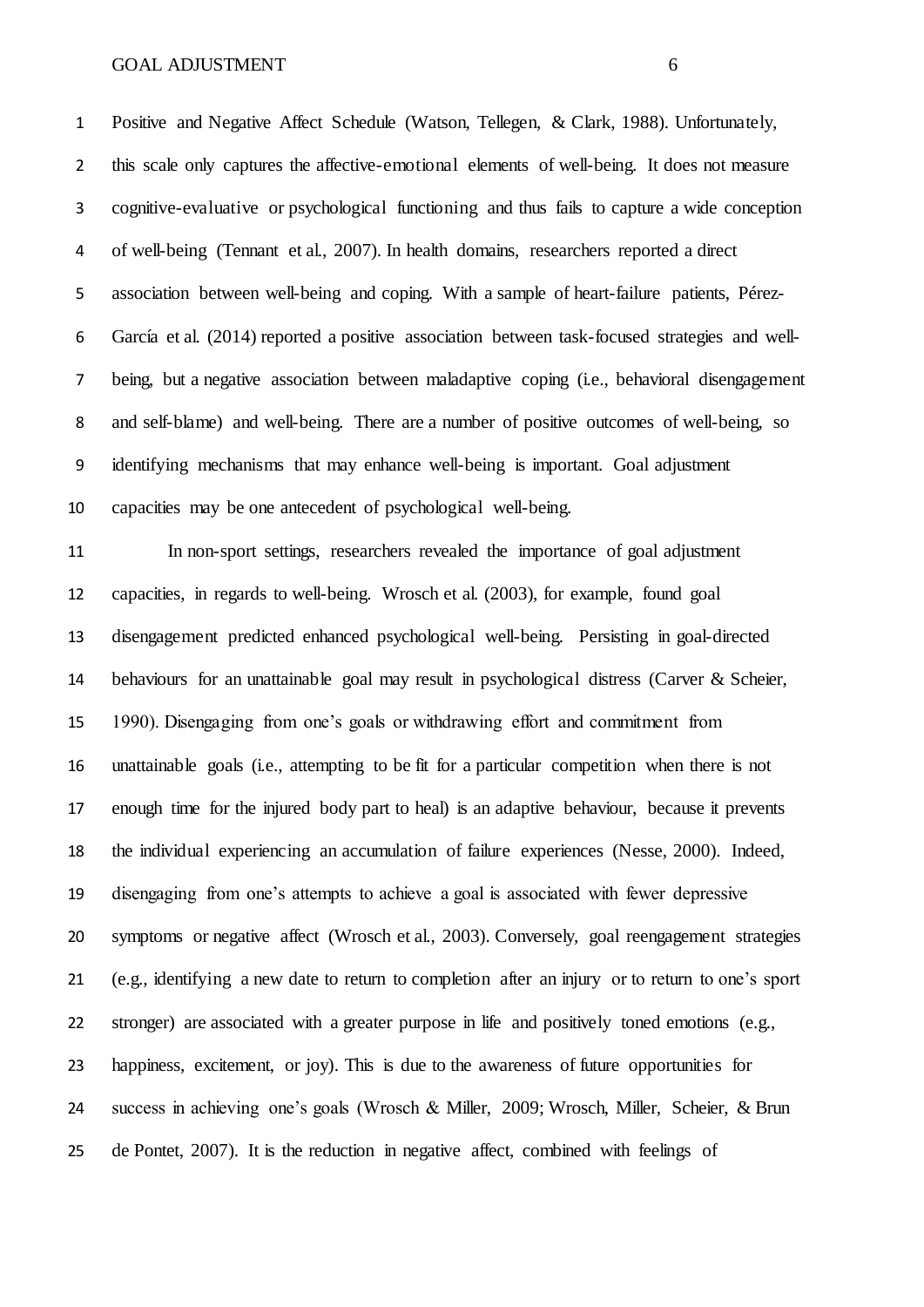purposefulness and positive emotions as a consequence of goal adjustment strategies, which are thought to be the mechanisms by which psychological well-being is enhanced (Wrosch et al., 2007). Although Wrosch et al. suggested that goal reengagement strategies are the main source of enhanced psychological well-being, rather than goal disengagement.

 Despite Wrosch et al. (2003) reporting that goal disengagement predicted enhanced psychological well-being, their sample did not contain athletes. Existing theory and empirical evidence indicates that goal disengagement might not be associated with such positive outcomes within sporting domains. A theoretical framework that predicts a negative response to goal disengagement is the biopsychosocial model (BPSM) of challenge and threat (Blascovich, 2008). According to this model, threat occurs when personal resources are insufficient to meet the demands of a situation, whereas challenge ensues when an individual perceives his or her resources meet the demands of a situation. Thus, when athletes withdraw effort and commitment (e.g., no longer trying to beat a particular opponent or win a race), they are accepting that their resources are insignificant to meet the necessary demands. They may then experience threat after disengaging from a goal. Alternatively, reengaging with an existing goal, by developing a different approach or identifying a completely new goal, can empower a person's belief to be successful. This is because identifying a new goal or alternative strategy often involves the individual re-appraising a situation differently, which can result in a sense of empowerment (Folkman & Moskowitz, 2000). Empowerment and feelings of enhanced competence equates to athletes believing they can meet the demands of the situation, and a challenge appraisal is likely to occur under such circumstances (Blascovich, 2008). Indeed, the BPSM (Blascovich) provides a theoretical link between resource evaluations to meet the demands of a situation and challenge or threat states, which is supported by empirical evidence (Tomaka, Blascovich, Kibler, & Ernst, 1997). Further, the 25 way an athlete appraises a situation (i.e., challenge vs. threat) influences coping (Lazarus  $\&$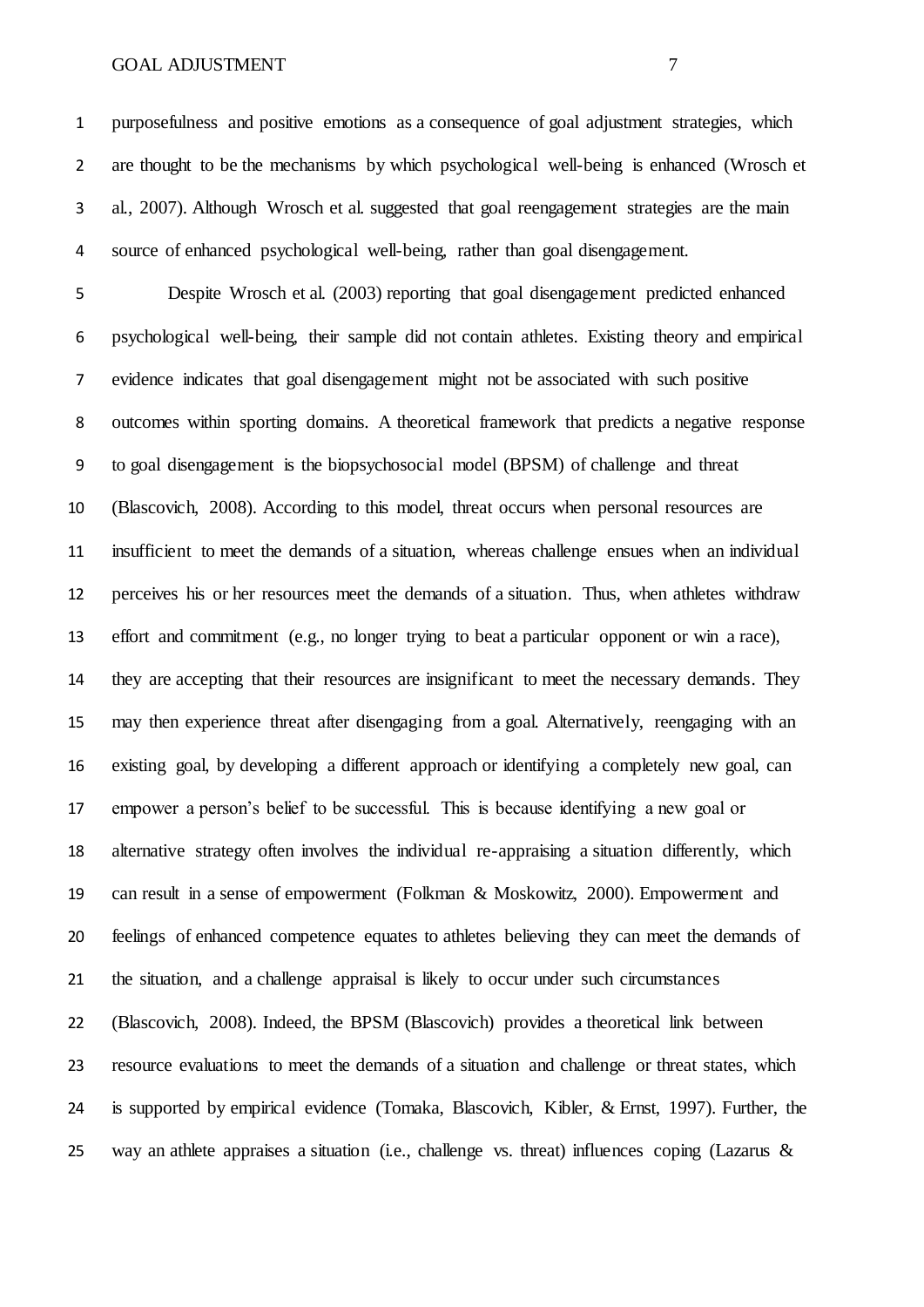Folkman, 1984). This is supported in recent research, whereby appraisals of challenges and threat were significantly associated with task-oriented coping, whereas threat appraisals were linked to distraction-, and disengagement-oriented coping responses among athletes

(Nicholls, Perry, & Calmeiro, 2014).

# **Summary and Hypotheses**

 Firstly, we tested whether goal adjustment capacities, in relation to important goals in the athletes' next competition, predicted well-being in the lead up to, and during a sports competition, and then developed the hypothesized mediator model (see Figure 1) to explain the process via appraisals and coping. We predicted that goal adjustment capacities would be associated with well-being, based on previous research in non-sport domains (Wrosch et al., 2003, 2009), which linked both types of goal adjustment capacities to well-being. In accordance with findings from the health psychology literature, we predicted a positive relationship between goal reengagement strategies and well-being in the two days leading up to, and during a sports competition. However, unlike the findings of Wrosch and colleagues, we predicted a negative relationship between goal disengagement and well-being. Although disengaging from one's goals may be effective in promoting well-being outside of sporting contexts, disengagement is associated with negative outcomes in sport such as burnout (Schellenberg et al., 2013). Burnout is considered as marker of psychological ill-being (DeFreese & Smith, 2015). As such, we believed this goal adjustment capacity would predict poorer well-being scores in the two days leading up to and during the competition.

 We also predicted positive paths between goal reengagement and challenge, along with goal disengagement and threat, but negative paths from goal reengagement to threat and goal disengagement to challenge. As goal reengagement is associated with people being aware of future opportunities for success in achieving one's goals (Wrosch & Miller, 2009; Wrosch et al., 2007), it is likely this would generate a challenge state given the belief in one's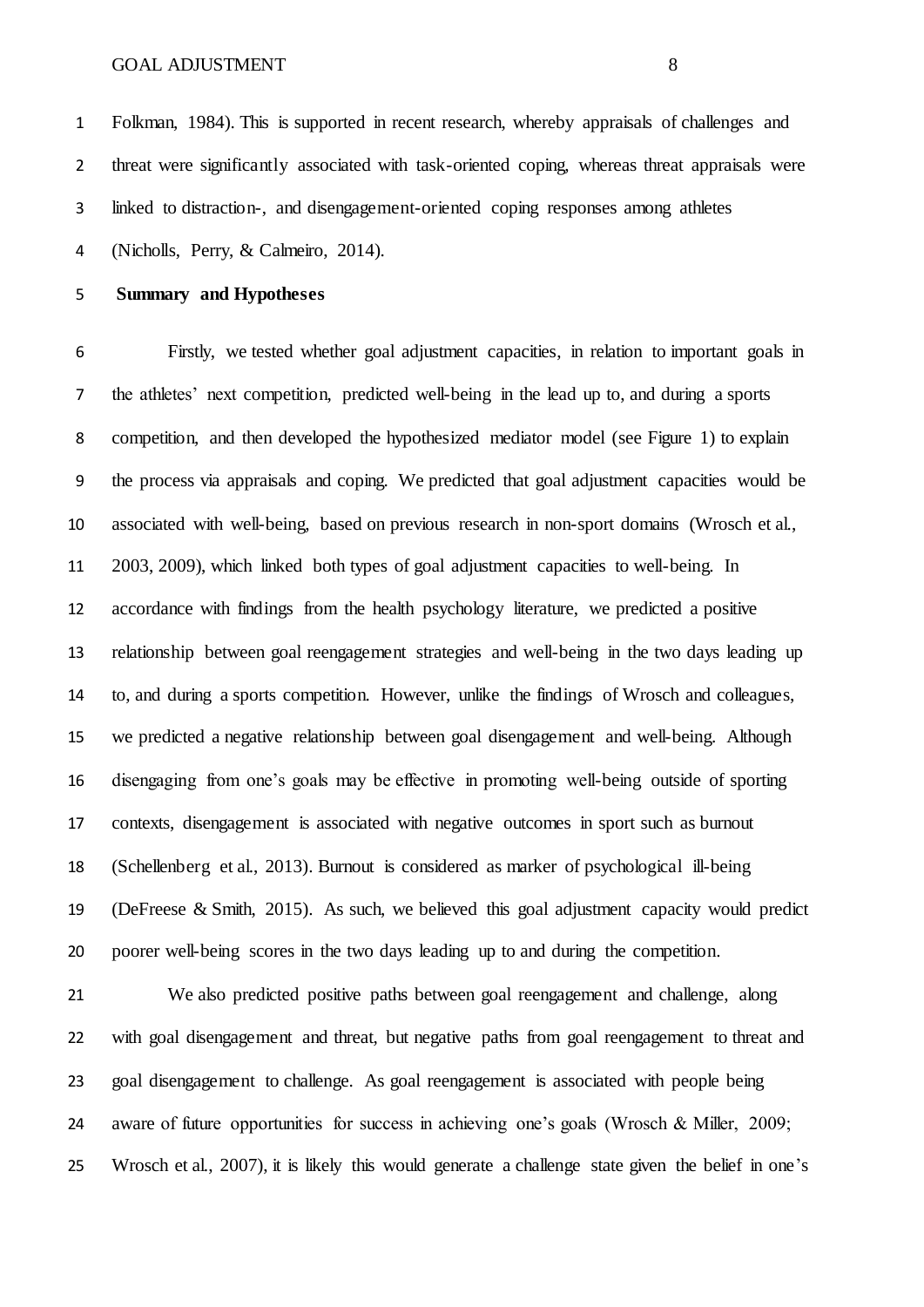ability to achieve a goal is an antecedent of challenge states (Blascovich, 2008;Tomaka et al., 1997). We predicted a negative path from goal disengagement to threat, because scholars reported an association between disengagement strategies and threat appraisals (Nicholls et al., 2014). We also hypothesized a positive path from challenge, but a negative path from threat to well-being. All of these predictions were based on the notion that a challenge state occurs when people perceive their resources are sufficient to cope, whereas threat ensues when resources are insufficient and the emotional responses associated with each appraisal (Blascovich). A key component of well-being relates to emotional well-being and functioning. Pleasant emotions and superior functioning are associated with challenge states, whereas unpleasant emotions and impaired functioning are a consequence of threat states (Blascovich). Further, empirical evidence also underpins these hypotheses. Schmidt and Muldoon (2015) reported an association between enhanced threat levels and poorer well- being. We also predicted a positive path from challenge to task-oriented coping, but negative paths from challenge to distraction- and disengagement-oriented coping. Positive paths from threat to disengagement- and distraction-oriented coping, along with a negative path from threat to task-oriented coping were predicted. The directions of these paths are based upon previous research (i.e., Nicholls et al., 2014; Ntoumanis, Healy, Sedikides, Duda, Stewart, Smith, & Bond, 2014b). Finally, we predicted a positive path from task-oriented coping to well-being, but negative paths from distraction- and disengagement-oriented coping to psychological well-being, based upon the finding of Pérez-García et al. (2014).

#### **Method**

**Participants**

23 Two-hundred and twelve athletes (male  $n = 107$ , female  $n = 105$ ), aged between 18 24 and 25 years of age (*M* age = 18.96,  $SD = 5.74$ ), with a mean playing experience of 5.76 25 years (*SD* = 4.38), from the United Kingdom ( $n = 147$ ) or Australia ( $n = 65$ ), participated in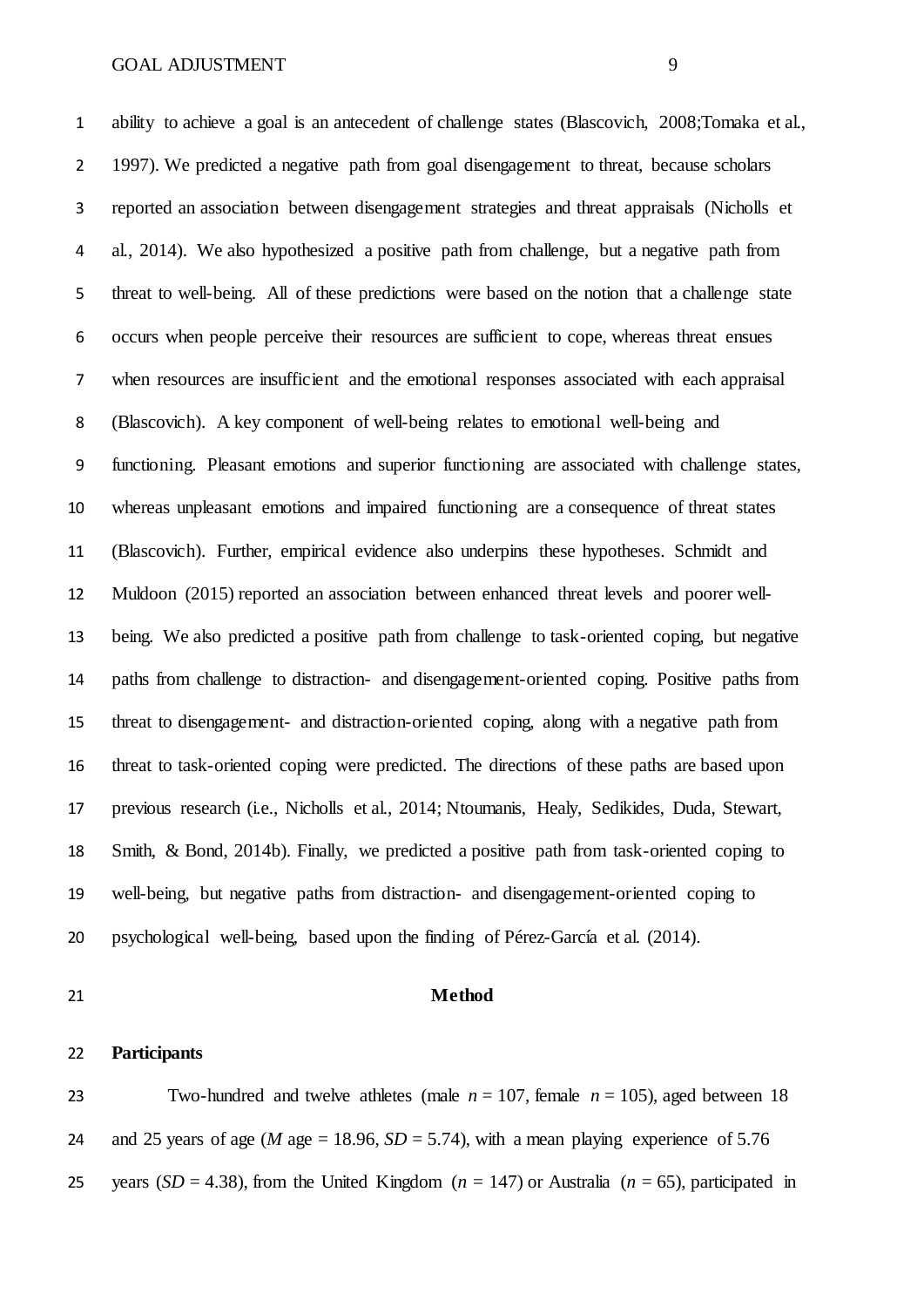1 the study. Participants played team sports such soccer, rugby union, or rugby league  $(n = 1)$ 2 135) or individual sports such as tennis, golf, martial arts  $(n = 77)$ . Our sample contained 114 Caucasian, 40 African-Caribbean, 26 Asian, 27 Chinese, and five athletes from other ethnic 4 groups. The athletes in our sample competed at international  $(n = 7)$ , national  $(n = 11)$ , county 5 ( $n = 67$ ), club ( $n = 84$ ), and beginner ( $n = 43$ ) levels, who played their sport professionally ( $n = 67$ )  $6 = 11$ , semi-professionally ( $n = 18$ ), or as an amateur ( $n = 183$ ).

### **Measures**

 **Goal Adjustment Capacities.** The Goal Disengagement and Goal Reengagement Scale (GDGRS; Wrosch et al. 2003) assessed the extent to which participants could reduce effort and commitment to unattainable goals, along with pursuing alternative goals. The GDGRS (Wrosch et al.) contains 10 items that are answered on a 5-point Likert-type scale, anchored at 1 = *strongly disagree* and 5 = *strongly agree.* Participants responded to the stem "If it becomes likely that I am not going to succeed in achieving an important goal or goals in my next competition, in two days time." Four items of the GDGRS (i.e., "It's easy for me to reduce my effort toward the goal") measured goal disengagement and six items (i.e., "I think about other new goals to pursue") measured goal reengagement. With a sample of 115 participants, Wrosch et al. reported a Cronbach's alpha of .84 for goal disengagement and .86 for goal engagement among 115 undergraduate students.

 **Challenge and Threat Appraisals.** Participants completed challenge and threat questions from the Stress Appraisal Measure (SAM; Peacock & Wong, 1990) and responded to the stem "This questionnaire is concerned with your thoughts about your next competition in two days time. Please rate the degree to which the following statements apply to you." 23 There were six challenge questions (i.e., "I am excited about playing in my next competition" and "I am keen to play my next competition" and six threat questions (i.e., "I think the outcome of my next competition will be negative" and "my next competition could have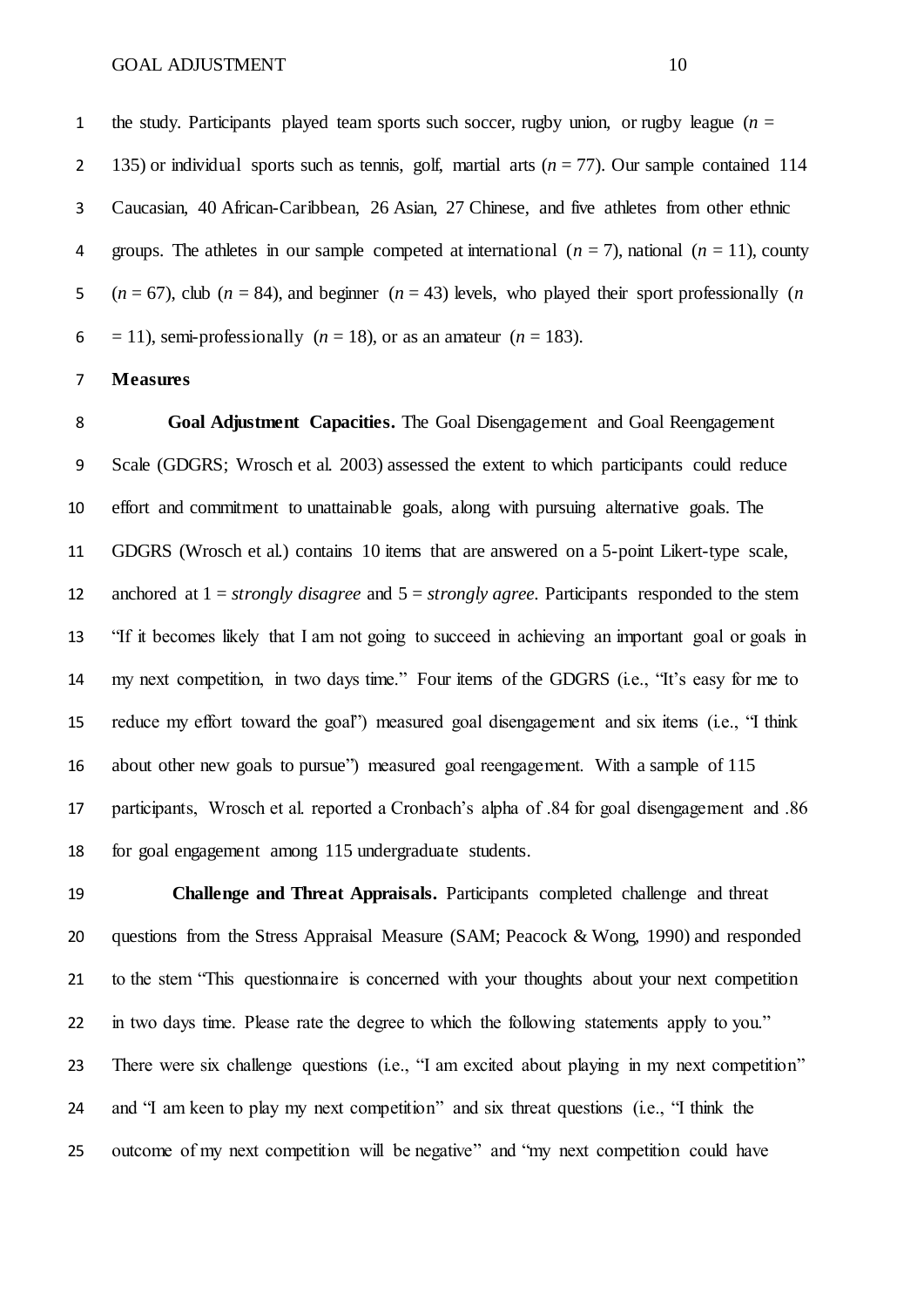negative consequences for me.") Questions were answered on a Likert-type scale, ranging 2 from  $1 = not$  *at all* to  $5 = extremely$ . Internal consistencies ranged from .65 to .90 with a sample of 100 participants. Peacock and Wong report three Cronbach alpha scores for threat (i.e., .65, .75, and .73) among their samples of undergraduate students. **Coping.** The Coping Inventory for Competitive Sport (CICS; Gaudreau & Blondin, 2002) measured how the athletes coped during competitive sport. The CICS is a 39-item questionnaire, which assesses three second-order dimensions, from 10 coping subscales. These are task-oriented coping (i.e., thought control, mental imagery, relaxation, effort expenditure, logical analysis, and seeking support), distraction-oriented coping (i.e., distancing and mental distraction), and disengagement-oriented coping (i.e., disengagement/resignation and venting of unpleasant emotions). Participants responded to the stem "Each question represents things that athletes can do or think during sport. For each question your must indicate the extent to which it corresponds to what you did during your sport today. We are interested in what you actually did or thought during your sport." "I visualized that I was in total control of the situation" and "I lost all hope of attaining my goal" are examples of questions within the CICS (Gaudreau & Blondin, 2002). Participants 17 answered these questions on a 5-point Likert-type scale, anchored at  $1 = not at all$  and  $5 =$  *very strongly*. Gaudreau and Blondin (2002) reported Cronbach alpha coefficients for individual coping strategies ranging from .67 to .87 among their sample of 314 athletes. **Well-being.** The Short Warwick Edinburgh Mental Well-Being Scale (SWEMWBS;

 Tennant et al., 2007) examined well-being among the participants. Participants responded to 22 the stem "Below are some statements about feelings and thoughts. Please circle the number that best describes your experience of each over the last couple of days." The SWEMWBS (Tennant et al.) contains seven questions (i.e., "I've been able to make up my own mind about things" and "I've been feeling optimistic about the future") that are answered on a 5-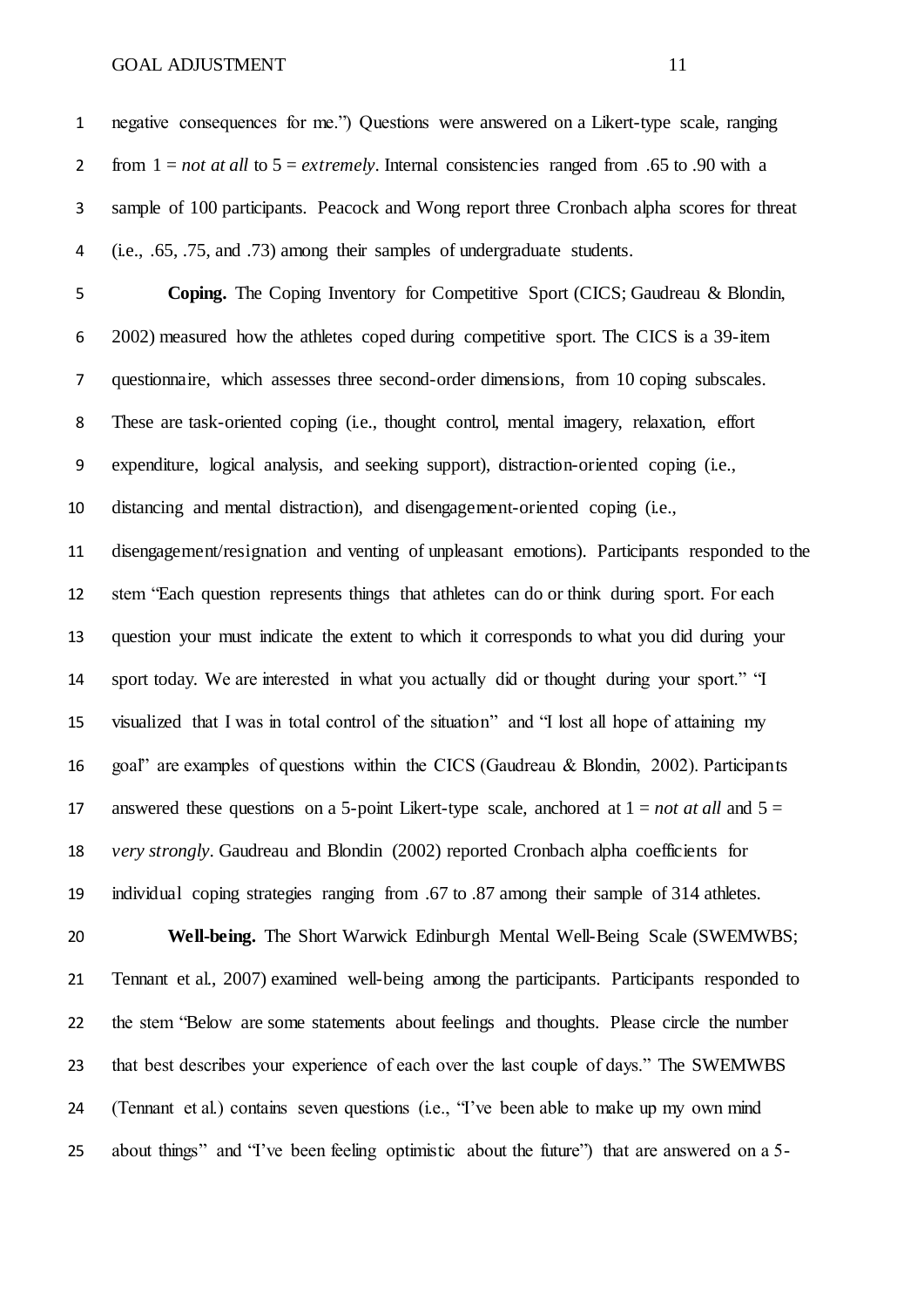point Likert-type scale ranging from 1 = *none of the time* to 5 = *all of the time*. Tennant et al. reported Cronbach's alphas of .89 for their student sample of 354 students and .91 for 2075 participants who were classified as a general population sample.

#### **Procedure**

 Following ethical approval from a University Ethics Committee, letters detailing the nature of the study were sent to sports teams. Those athletes interested in participating in the study signed a consent form. The participants filled out the GDGRS (Wrosch et al., 2003) and then the challenge and threat items of the SAM (Peacock & Wong, 1990) two days before, and in relation to the athletes' next sporting competition (T1). Participants then completed the CICS (Gaudreau & Blondin, 2002) in relation to their coping during the competition, followed by the SWEMWBS (Tennant et al., 2007), in the presence of a research assistant, to assess well-being throughout the duration of the study, which included the two days leading up to the competition and the competition itself. The CICS and the SWEMWBS were completed within three hours of their competition finishing (T2).

## **Data Analysis**

 We used descriptive statistics to examine missing data, outliers, and univariate normality. Omega point estimates and bootstrapped confidence intervals assessed internal consistency (i.e., Dunn, Baguley, & Brunsden, 2013). Owing to our sample size, a full structural equation model, including a measurement model, was not possible. Therefore, we explored the factor structure of each measure by employing exploratory structural equation modelling (ESEM; Asparouhov & Muthén, 2009), with a subjective view of fit indices (Marsh, Hau, & Wen, 2004; Perry, Nicholls, Clough, & Crust, 2015).

 For the main analysis, we tested a structural equation model, employing the robust maximum likelihood (MLR) estimator to guard against departure from multivariate normality. Standardized parameter estimates, bootstrapped to provide 95% confidence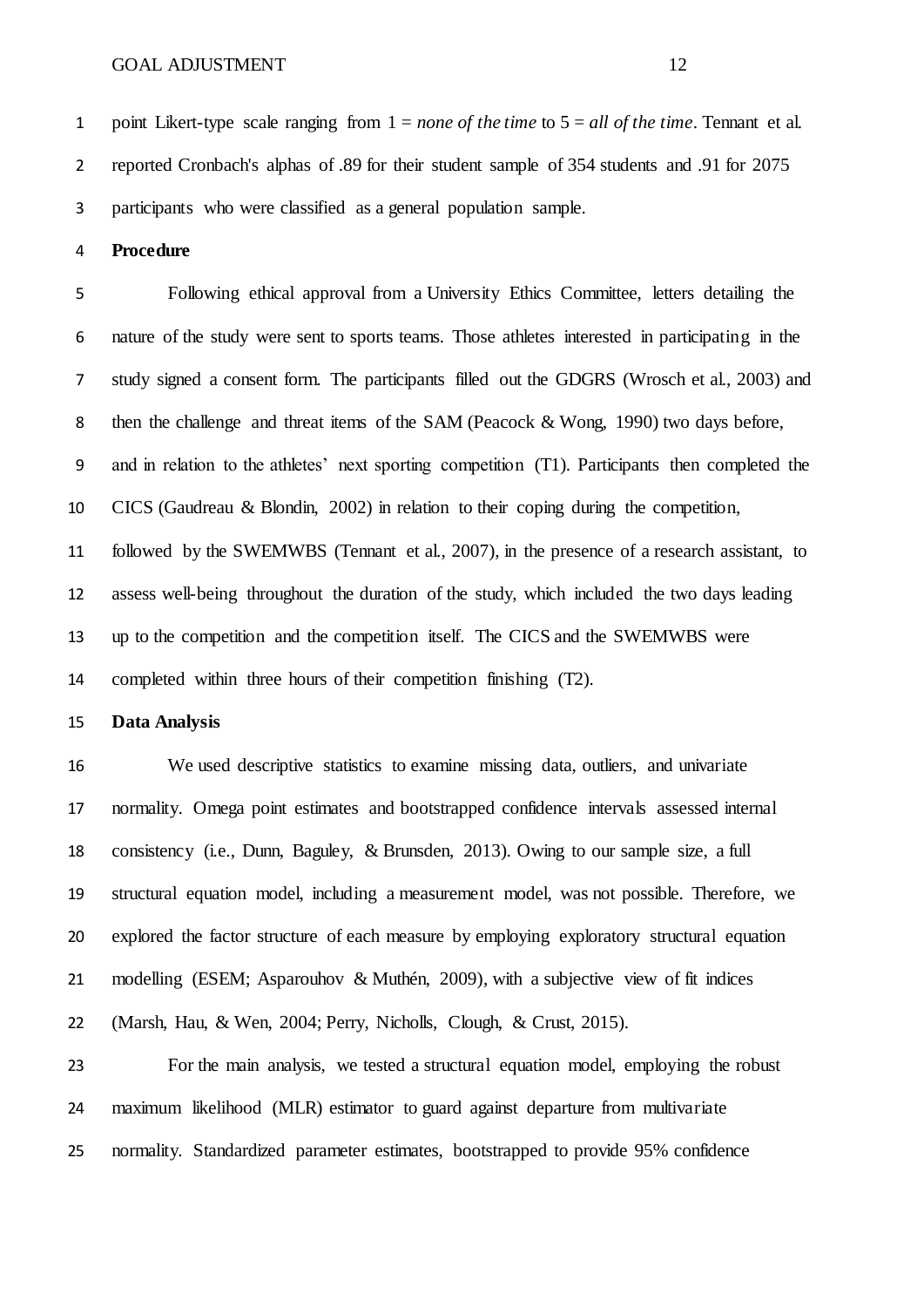intervals, examined model fit. Specifically, the comparative fit index (CFI) and Tucker-Lewis Index (TLI) were examined as normed and non-normed indices. The standardized root-mean- square residual (SRMR) and the root mean square error approximation (RMSEA) presented absolute fit indices. We tested our hypotheses in two stages. First, we tested a model whereby well-being was predicted directly by goal disengagement and goal reengagement. Next, we examined the hypothesized mediator model, where the direct path between goal adjustment and well-being was mediated by stress appraisal and coping.

#### **Results**

 Preliminary analyses found no missing data or issues with outliers. Table 1 contains descriptive statistics and omega point estimates. There were no issues with univariate 11 skewness  $(< 2)$  or kurtosis  $(< 2)$ . We calculated Omega point estimates and confidence intervals using the MBESS package (Kelley & Lai, 2012), in R (R Development Core Team, 2012), with 1,000 bootstrap samples. All demonstrated acceptable internal consistency. Table 2 includes Pearson's bivariate correlations between all variables.

 It was not possible to conduct a full structural equation model including requisite measurement models, as the ratio of participants to free parameters was insufficient (Bentler & Chou, 1987). To explore factor structure was appropriate, we conducted ESEM on each scale before proceeding to the main analysis. We scrutinized model fit and standardized parameter estimates to ensure theoretically sensible loadings and that cross-loadings were not 20 substantive. The GDGRS presented a reasonable model fit;  $\chi^2(26) = 86.42$ , *p* < .001, CFI = .913, TLI = .836, SRMR = .051, RMSEA = .111 (90% CI = .086, .137). All items loaded significantly onto their intended factor with two significant cross-loadings. Specifically, two disengagement items loaded onto the reengagement factor, though these were lower than their intended factor loading. Consequently, the GDGRS (Wrosch et al., 2003) demonstrated appropriate measurement of goal adjustment capacities in the sample. The SAM (Peacock &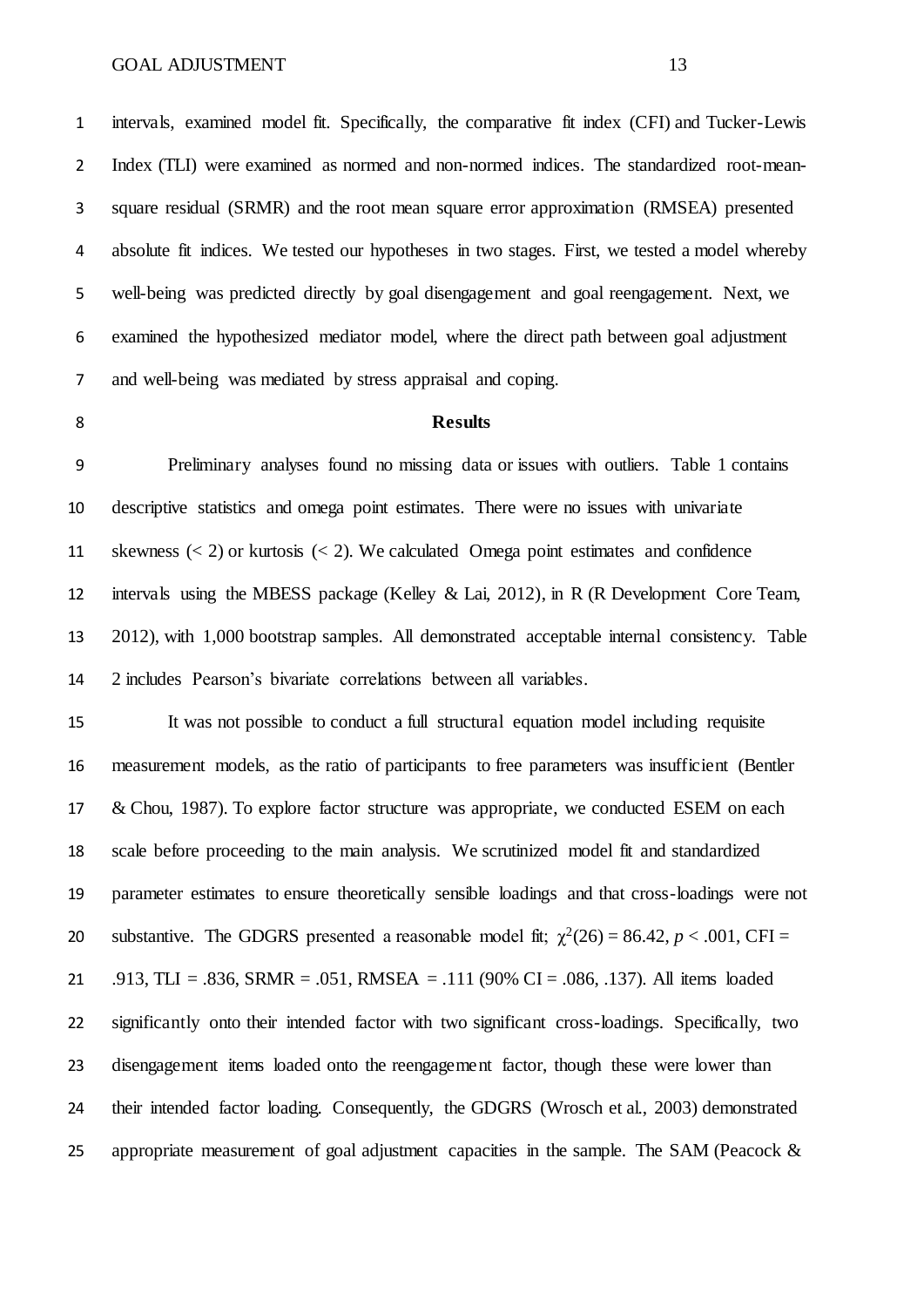1 Wong, 1990) presented good ESEM model fit;  $\chi^2(13) = 26.23$ ,  $p = .001$ , CFI = .971, TLI = .932, SRMR = .030, RMSEA = .075 (90% CI = .035, .114). All items loaded significantly onto their intended factors and there were no substantive cross-loadings.

 The sample size was not sufficient to conduct a full item-level analysis on the CICS (Gaudreau & Blondin, 2002). Consequently, we tested an ESEM measurement model in which three latent variables, task- distraction-, and disengagement-oriented coping were 7 indicated by the 10 subscales from the CICS. This presented good model fit;  $\chi^2(18) = 24.65$ , *p* 8 = .103, CFI = .973, TLI = .930, SRMR = .031, RMSEA = .065 (90% CI = .000, .118). The final factor structure examined was the unidimensional, 7-item WEMWBS. Model fit was 10 good;  $\chi^2(14) = 19.16$ ,  $p = .118$ , CFI = .983, TLI = .972, SRMR = .035, RMSEA = .045 (90%) CI = .000, .086) and all items loaded substantively onto the single factor. Overall, the preliminary analyses supported the use of published measurement models in the current sample without the need for modification.

## **Structural Equation Modeling**

 We tested the hypothesized model using SEM in Mplus 7 (Muthén & Muthén, 2012). Due to the sample size, each latent variable was indicated by one observed variable, which represented the mean score of all items representing the factor, as performed by Ntoumanis et al. (2014). Before testing the hypothesized model, we examined a model whereby well-being in the lead up to, and during the competition was predicted by goal disengagement and goal reengagement. This model fitted the data reasonably well;  $χ<sup>2</sup>(1) = 1.72$ ,  $p = .189$ , CFI = .969, 21 TLI = .907, SRMR = .051, RMSEA = .059 (90% CI = .000, .104). More meaningfully, well-22 being was significantly and positively predicted by goal reengagement ( $\beta = .33$ ,  $p < .001$ ) and 23 negatively predicted by goal disengagement ( $\beta$  = -.26,  $p$  < .001). We then tested the hypothesized model to examine the extent to which the effects between goal adjustment capacities and well-being were mediated by stress appraisal and coping. Model fit was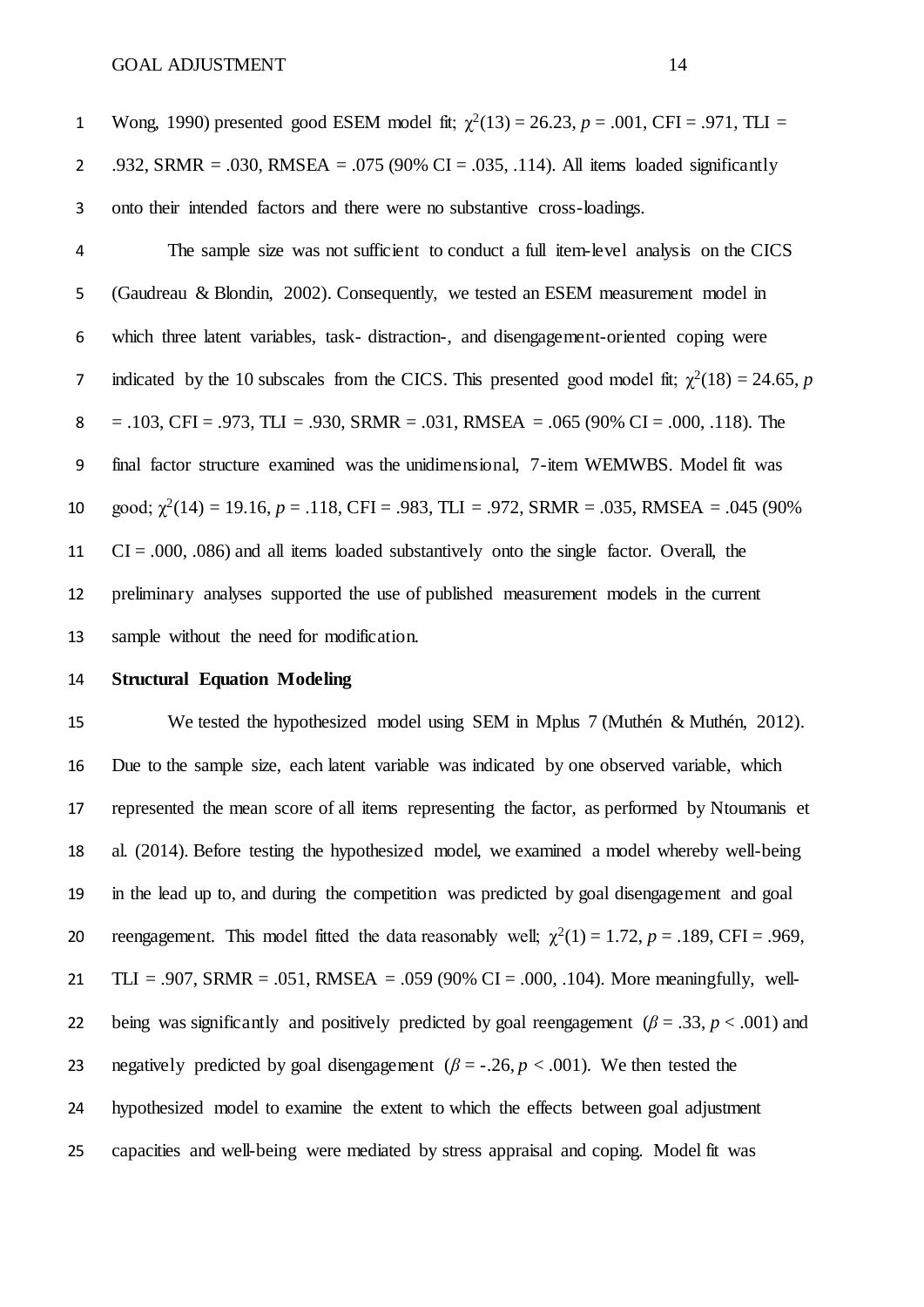reasonable;  $χ<sup>2</sup>(12) = 22.43$ ,  $p = .021$ , CFI = .967, TLI = .916, SRMR = .054, RMSEA = .070 2 (90% CI = .026, .112), but indicated some misspecification. Inspection of the modification indices signaled that the addition of a direct path from threat to well-being would significantly improve model fit. This conceptually viable path (i.e., Blascovich, 2008, Schmid & Muldoon, 2015) created the final model shown in Figure 2. Model fit improved, including 6 achieving a non-significant chi-square statistic;  $\chi^2(11) = 18.01$ ,  $p = .081$ , CFI = .980, TLI = 7 .949, SRMR = .041, RMSEA = .055 (90% CI = .000, .099). All paths in the model were statistically significant with the exception of threat appraisal to disengagement–oriented coping. With the exception of the path between distraction-oriented coping and 10 psychological well-being  $(\beta = .27, p < .001)$ , the direction of the other parameter estimates were as expected. Overall, the direct effects indicated that goal disengagement predicted threat stress appraisal, which predicted lower psychological well-being. Conversely, goal reengagement predicted challenge stress appraisal, which predicted task-oriented coping, which predicted higher psychological well-being. The negative paths opposing these positive ones were also significant.

16 To determine indirect effects from goal adjustment capacities to psychological well-17 being, 95% confidence intervals were obtained from 5000 bootstrapped samples. Significant 18 indirect effects were evident from goal disengagement to well-being via challenge and task-19 oriented coping (*β* = -.08, *p* < .001, 95% CI = -.13, -.02), and challenge and distraction-20 oriented coping (*β* = .05, *p* < .01, 95% CI = .01, .10). Total indirect effects from goal 21 disengagement to psychological well-being were negative  $(\beta = -16, p < .05, 95\% \text{ CI} = -.32,$ 22 .01). Significant indirect effects from goal reengagement to well-being were observed via 23 challenge and task-oriented coping  $(\beta = .09, p < .001, 95\% \text{ CI} = .03, .15)$ , challenge and 24 distraction-oriented coping  $(\beta = -0.06, p < .001, 95\% \text{ CI} = -0.11, -0.01)$ , and threat  $(\beta = 0.11, p < .001)$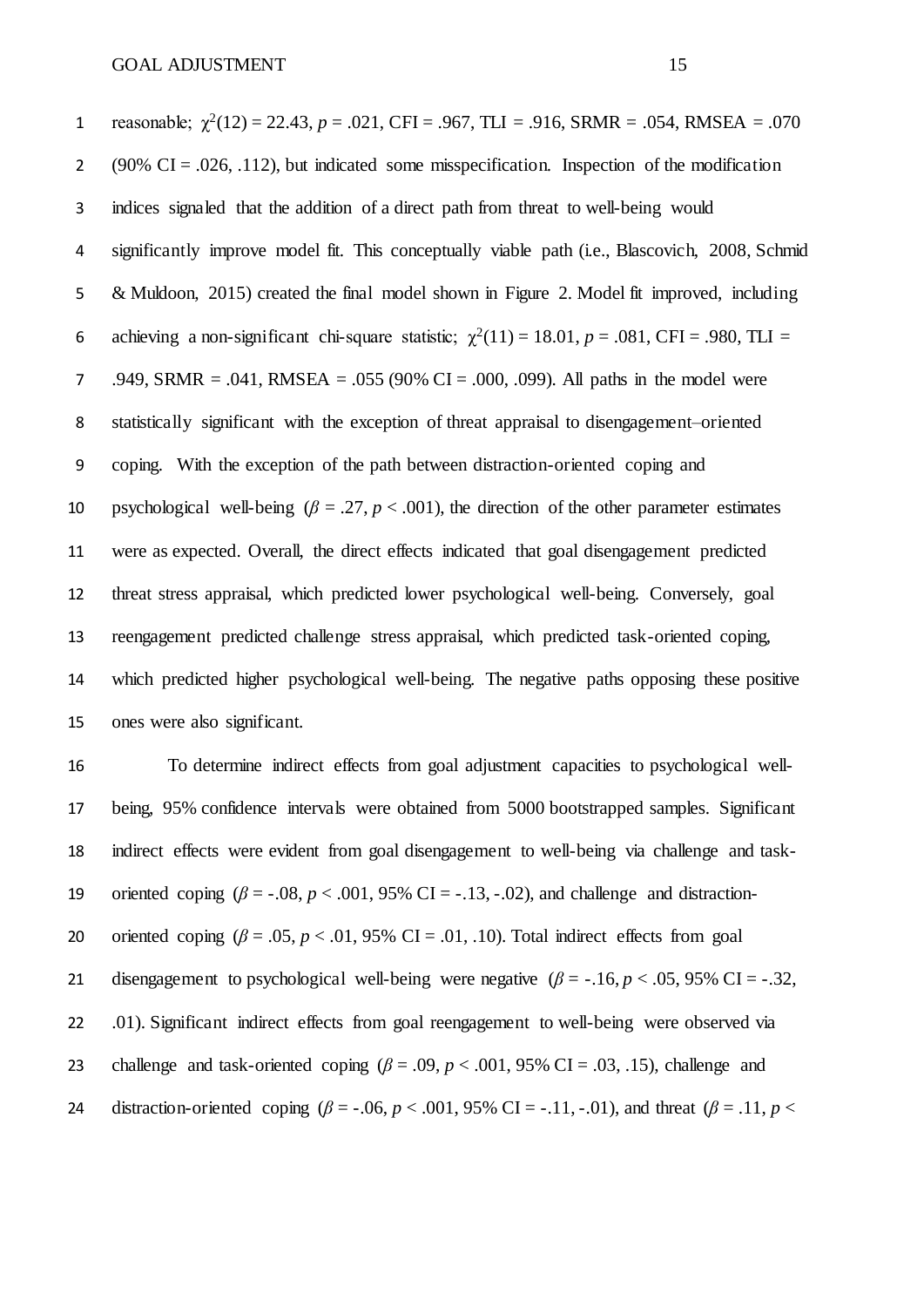.05, 95% CI = .00, .23). Total indirect effects from goal reengagement to psychological well-2 being were positive  $(\beta = .18, p < .001, 95\% \text{ CI} = .04, .32)$ .

#### **Discussion**

 Informed by self-regulation theories (i.e., Carver & Scheier, 1981, 1998; Emmons, 1986; Heckhausen et al., 2010), we tested a model that included goal adjustment capacities, appraisals, coping, and well-being. As such, the objective of this study was to shed light on the relationship between goal adjustment capacities and well-being among athletes, and examine the psychological constructs that may link these two variables (i.e., appraisal and coping). Overall, we found support for our model and many of the hypothesized paths were significant, inferring the way in which an athlete responds to an unattainable goal is associated with his or her well-being. In particular, well-being during the two days leading up to, and including the competition was negatively predicted by goal disengagement, but positively predicted by goal reengagement. This is in partial agreement with research from the health psychology literature, where both goal reengagement and disengagement positively predicted well-being (Wrosch et al., 2003, 2011). We offer two explanations for our contrasting findings. These differences may be due to the different contexts in which the data was collected and therefore the nature of the stress experienced. The participants in the 18 Wrosch et al. (2011) study faced a chronic stressor (i.e., being a caregiver for a family member with a mental illness), whereas we examined an acute stressor (i.e., the stress encountered during sport). As such, goal adjustment capacity strategies that involve disengagement may be effective for chronic stress. Alternatively, goal disengagement may have been negatively linked to poorer well-being, because the athletes performed poorer, and thus reported poorer well-being scores. We did not assess sporting performance, but previous scholarly activity found a negative association between disengagement-oriented coping and goal attainment (Schellenberg et al., 2013). Future research is required to explore factors that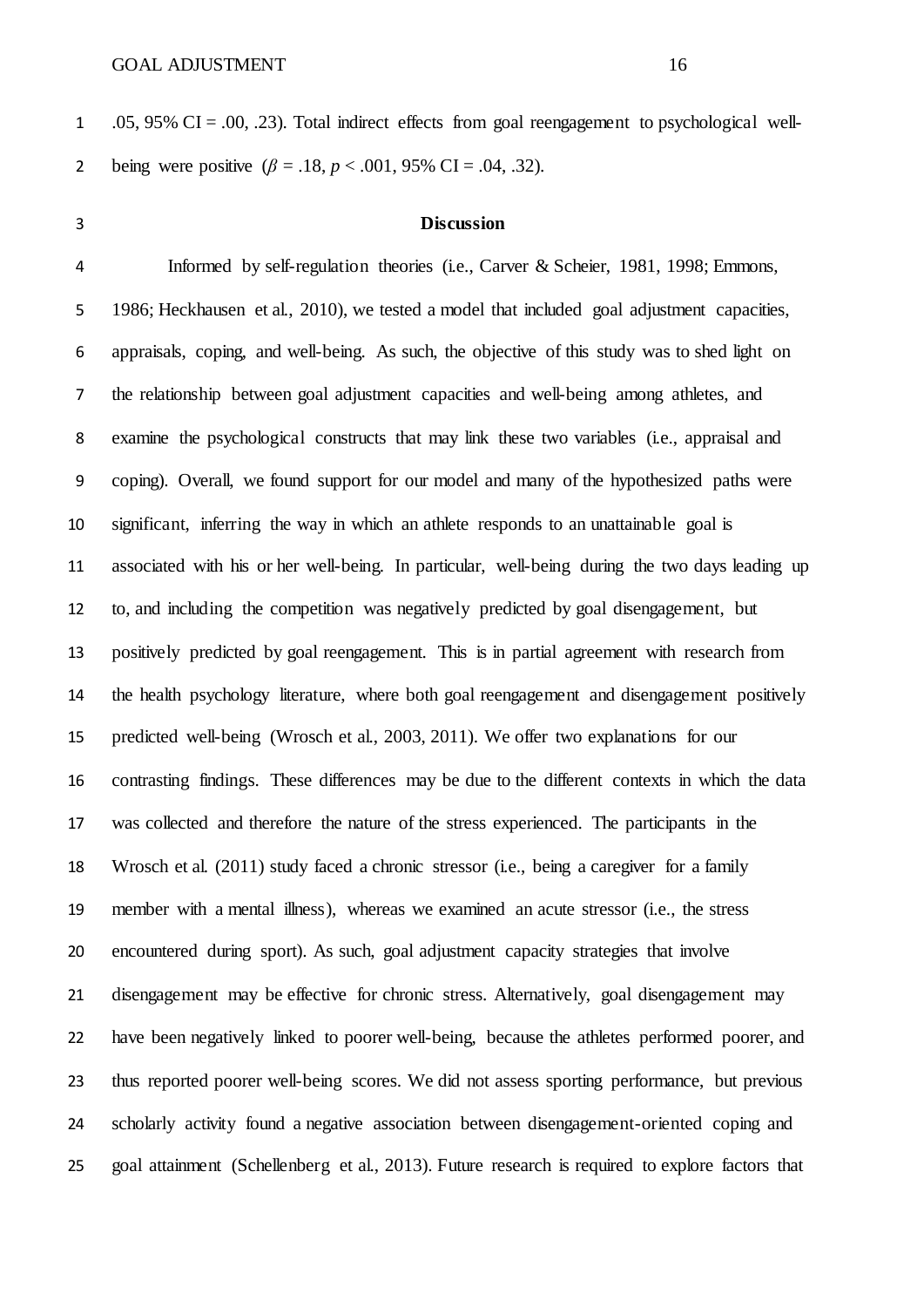may shape the relationship between goal disengagement and well-being to inform both theory and applied practice. This study therefore highlights the nuances of conducting sport specific research and illustrates within the context of sport, findings may be different from other populations.

 The paths between goal adjustment capacities and stress appraisals supported our hypotheses, with positive paths from goal disengagement to threat and from goal reengagement to challenge. Further, the paths from goal disengagement to challenge and goal reengagement to threat were negative. Folkman and Moskowitz (2000) suggested that developing a new goal may involve an element of re-appraisal, which allows the person to identify new solutions to a problem (i.e., no longer being able to achieve one's goal). Some goals become unattainable due to personal reasons such as an athlete not dedicating enough time to their conditioning program, technical skills, or tactics (Ntoumanis et al., 2014a). These reasons could be resolved by the athlete re-appraising the situation and setting a goal to work on these individual aspects. Under these circumstances, athletes may then view their situation as challenging, because of their new strategy (Blascovich, 2008). Alternatively, if goal failure is down to factors that go beyond the control of the athlete (i.e., selectors not picking an athlete, injury, or illness) then the relationship between goal reengagement and challenge appraisals may be different, because no amount of reappraisal strategies can solve the problem. In this study, we did not examine the controllability of goal failure. Exploring control in relation to goal attainment may be an interesting avenue for future research, as it may influence the effectiveness of goal reengagement strategies. An alternative explanation for the relationship between goal adjustment capacities and appraisals may be due the athletes' emotional responses. We did not explore emotions within our model, and thus the emotional responses to different goal adjustment capacities. It is plausible, however, that reengaging in a new goal would result in a pleasant emotion such as hope, relief, or happiness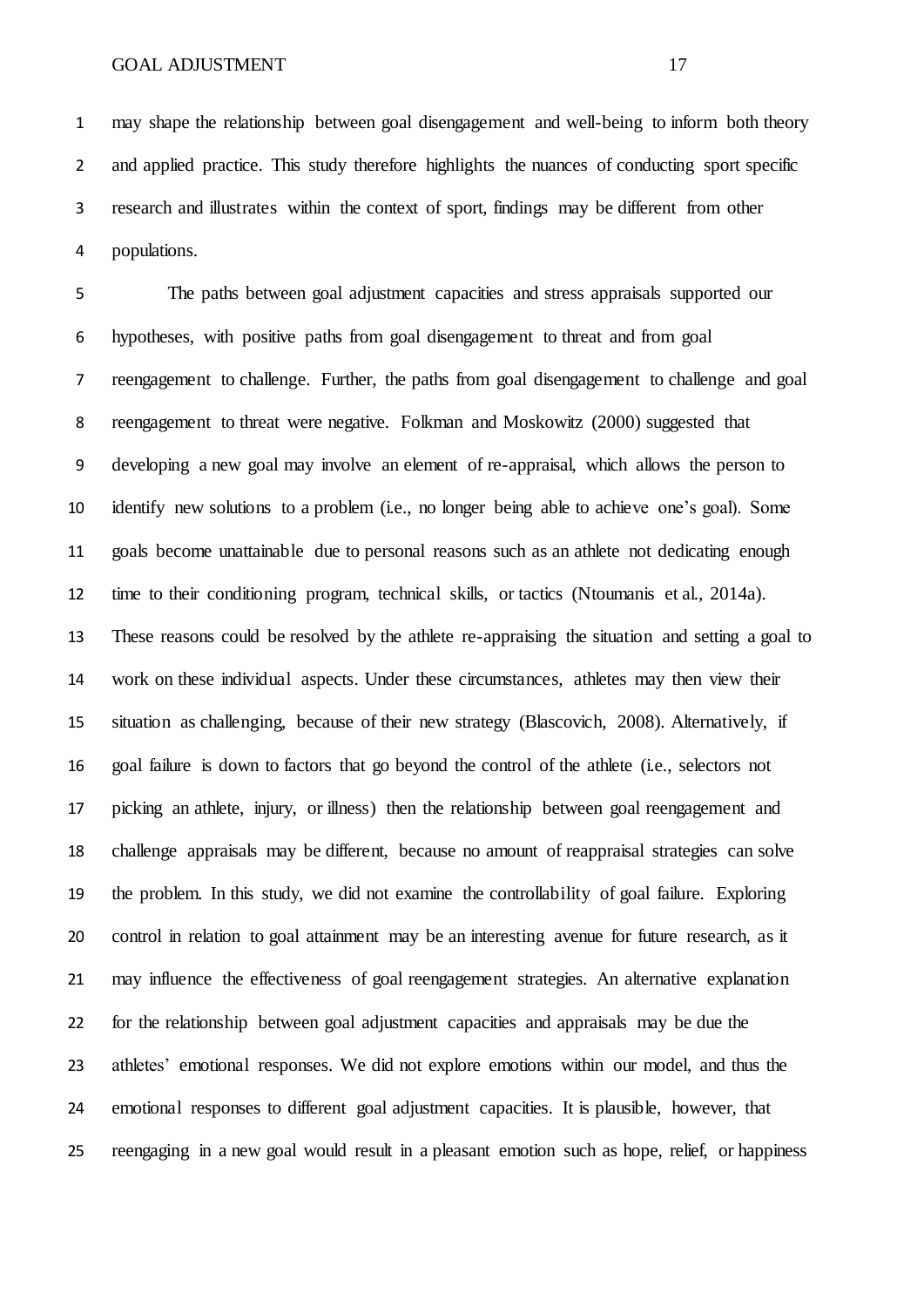because of the athlete's new plan, whereas disengaging in a goal would be associated with an unpleasant emotion such dejection, anger, or anxiety, due to feelings of hopelessness. Previous scholarly activity linked pleasant emotions with challenge appraisals and unpleasant emotions with threat appraisals (Nicholls et al., 2014; Nicholls, Polman, & Levy 2012). Future research could explore emotional responses in relation to goal adjustment capacities in order to shed more light on this relationship. Further, in the present model, goal adjustment capacities preceded appraisals of challenge and threat. Given that these constructs were assessed at the same point in time, it is plausible that appraisals of challenge or threat may influence the type of goal adjustment capacity deployed. In order to assess causality, and thus whether goal adjustment capacities cause different appraisals or whether appraisals cause different goal adjustment capacities, experimental research is required.

 The paths from stress appraisals of challenge and threat to coping provide some support for our hypotheses and existing literature (e.g., Nicholls et al., 2014; Ntoumanis et al. 2014b). We found a positive path from challenge to task-oriented coping, but a negative path from challenge to disengagement-oriented coping. Further, path from threat to distraction- oriented coping was positive and there was a negative path from threat to task-oriented coping. These results were obtained despite our measurement period not being as close to competition as other studies (i.e., Nicholls et al. 2012). For example, Nicholls et al. (2012) examined appraisals within one hour of a competition starting and coping within an hour of the competition finishing, whereas Nicholls et al. (2014) assessed appraisals and coping together, before a competition started. Ntoumanis et al. examined these constructs after participants completed a laboratory task. In the present study, we assessed appraisals two days before a competition and coping within three hours of the competition ending. This finding indicates the strength of appraisals in predicting coping several days later and provides support for Lazarus' (1999) assertion that appraisal is the most important construct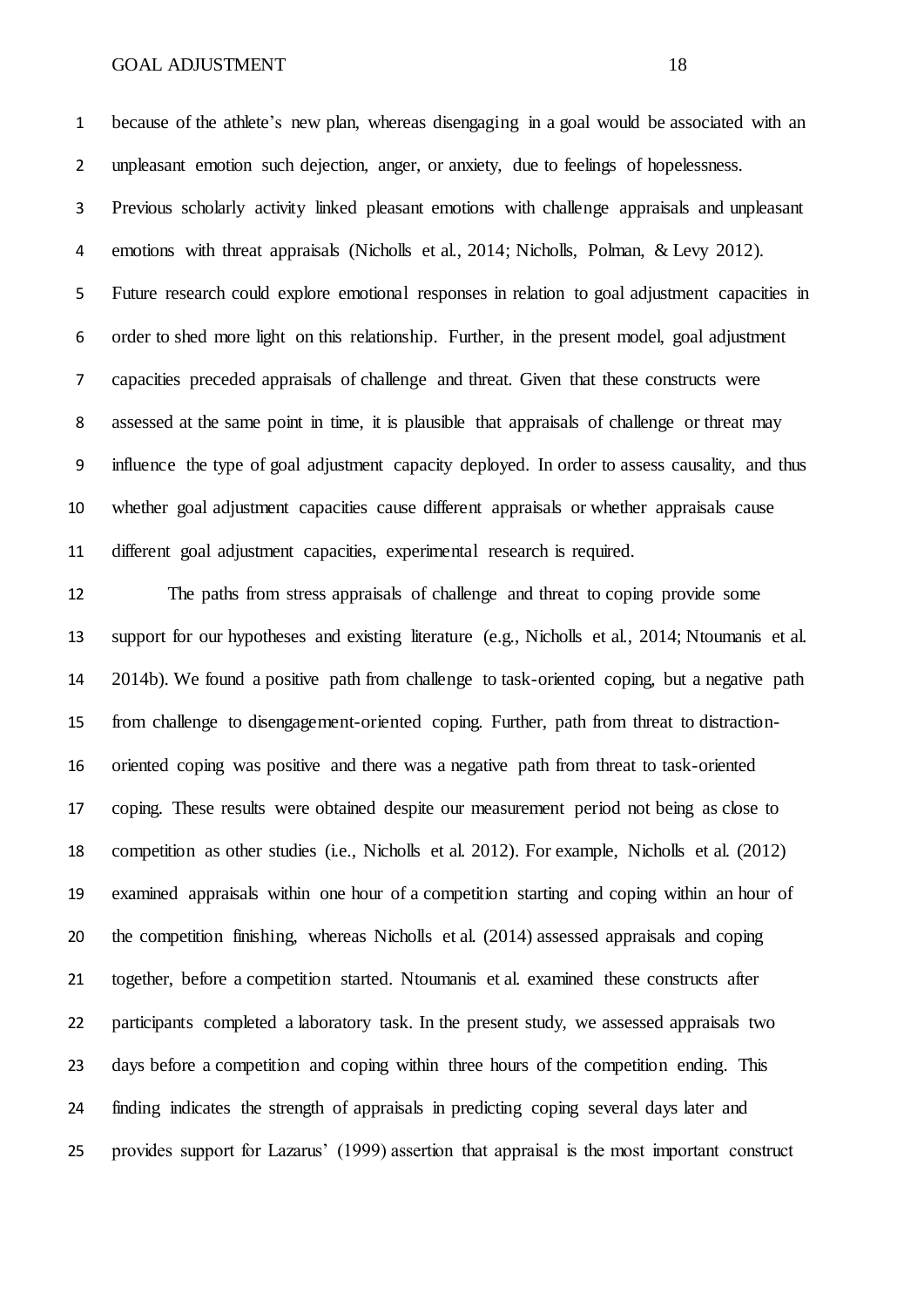within his Cognitive-Motivational-Relational theory of emotions. Our finding also suggests that practitioners may be able to manipulate coping by providing appraisal training in the build up to competitions, and thus enhance performance if athletes use task-oriented strategies when competing (e.g., Doron & Gaudreau, 2014; Gaudreau et al., 2010; Schellenberg et al., 2013).

 Appraisal training may also influence well-being. We found a negative and significant path between threat and well-being. It is unsurprising that this path was negative. Conceptually, threat states are associated with athletes being concerned about future losses due to deficiencies in coping (Lazarus, 1999), whereas well-being is related to people being able to cope with stresses (World Health Organization, 2004). As such, decreasing threat levels may be more effective in improving well-being than increasing challenge states. Research is required to assess the impact of appraisal training interventions on well-being.

 The three paths between coping and well-being were significant, although not all in the anticipated direction. The positive path between task-oriented and well-being and the negative path between disengagement-oriented are in agreement with Pérez-García et al.'s (2014) findings among patients with heart-failure and our hypotheses. As such, the Pérez- García results transfer to a sport setting and appear that they are not context specific. The notion that coping and well-being are associated provides conceptual support for Lazarus (1999) who stated that when a person copes well, stress will be low, and therefore well-being will be enhanced. The path between distraction-oriented coping and well-being was somewhat unexpected in the present sample. We predicted a negative path between the constructs, but the path was positive. Our prediction was based on previous studies that 23 identified a negative path between distraction-oriented coping and coping effectiveness (i.e., Nicholls, Levy, & Perry, 2015; Nicholls, Perry, Jones, Morley, & Carson, 2013). As distraction-oriented coping was deemed to be an ineffective coping in the aforementioned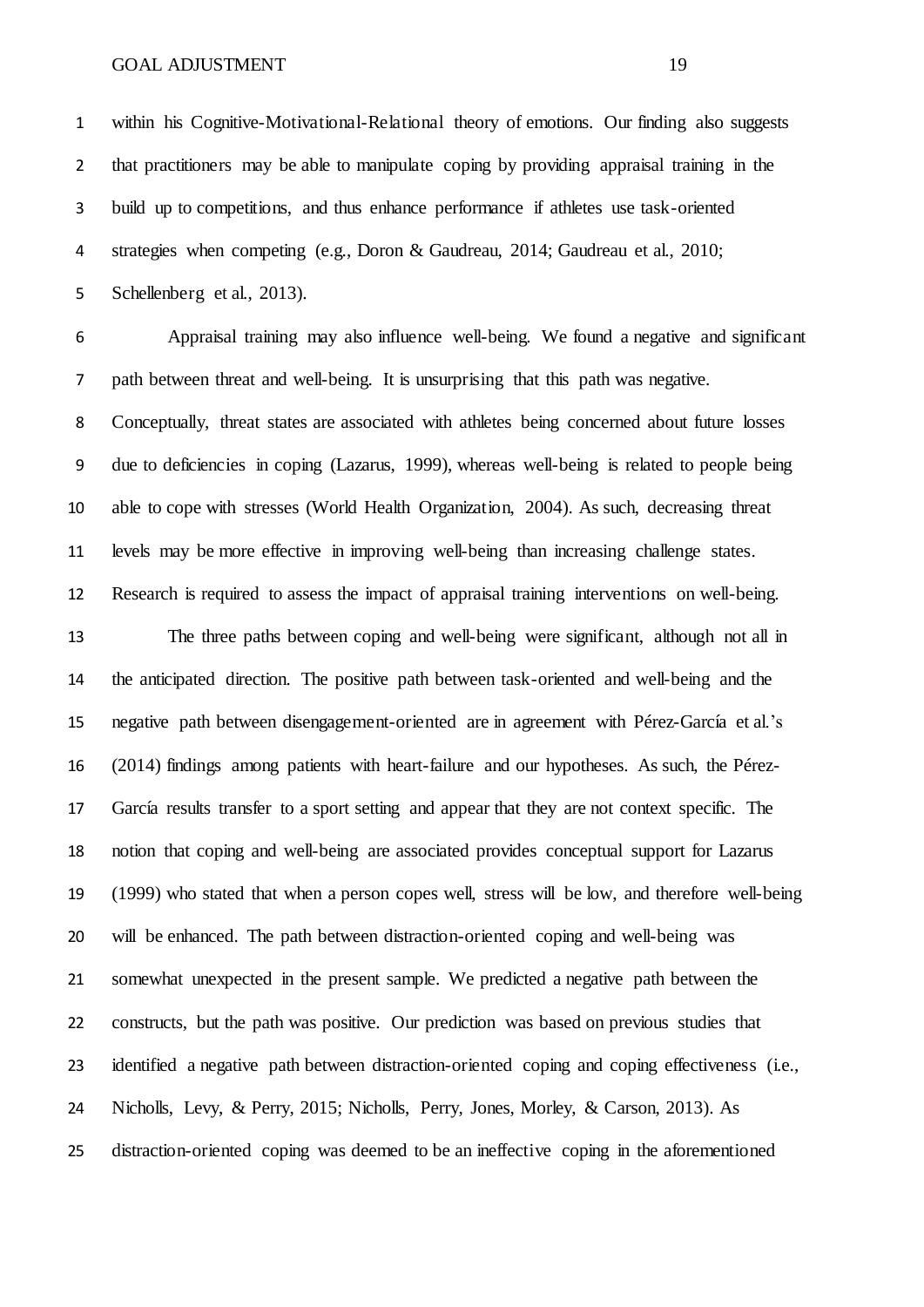studies, we believed it would be associated with higher stress levels and thus poorer well- being. We offer two explanations for the present findings. The use of distraction-oriented coping involves athletes thinking about things other than the competition, to distract themselves from the stressful competition. Similar to the conceived benefits of goal disengagement, this form of coping may reduce distress and by taking the athlete's mind off what is causing him or her stress, and thus enhance well-being (Wrosch et al., 2007). Alternatively, the positive relationship between distraction-oriented coping and well-being might be due to some athletes using high levels of distraction-oriented coping in combination with high-levels of task-oriented coping. Shimazu and Schaufeli (2007) reported that workers using high levels of task and distraction based coping strategies experienced lower stress levels, in comparison to high task and low distraction. We did not specifically examine the interplay between these coping strategies, and examining clusters in coping patterns is not a new line of research (i.e., Gaudreau & Blondin, 2004), but has the potential to reveal the antecedents of well-being. Generally, researchers tend to examine the associations between certain strategies or coping dimensions and other constructs such as performance (i.e., Doron & Gaudreau, 2014; Gaudreau et al., 2010), goal attainment (Schellenberg et al., 2013) or coping effectiveness (e.g., Nicholls et al., 2013), without assessing combinations of different coping strategies in relation to different outcomes. Adopting this approach may help scholars develop more effective coping interventions by identifying the most efficient ways to cope. At the present time, there appears to be no association between performance and distraction- oriented coping (e.g., Gaudreau et al., 2010), so although encouraging athletes to use more distraction coping strategies may not affect performance, it may enhance well-being.

 A possible limitation of this study is that participants responded to their general well-24 being over the course of the assessment period (i.e., two days), which is in accordance with previous research (Wrosch et al., 2011). This meant we did not measure how the participants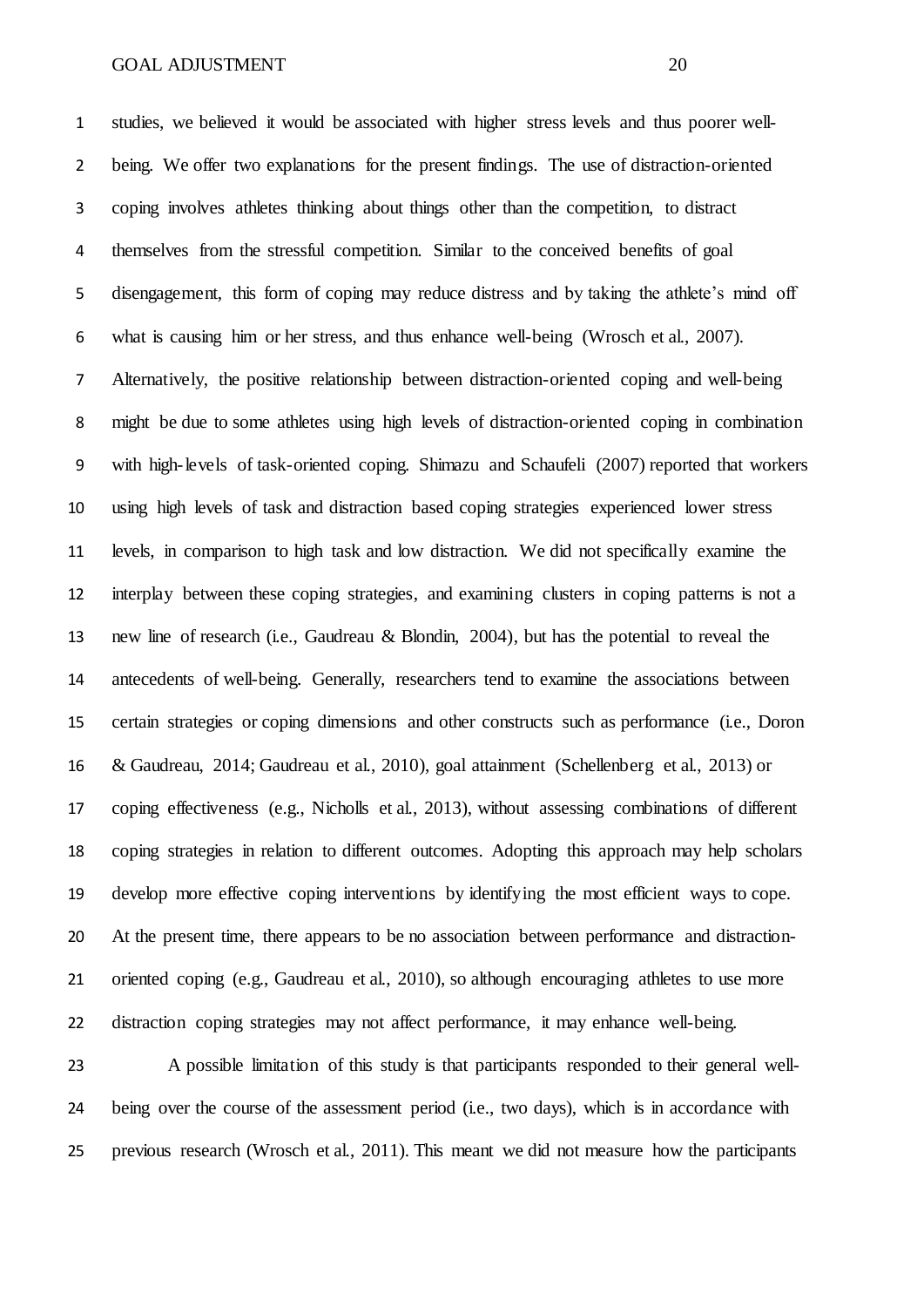were feeling throughout specific phases (i.e., immediately pre- or post-competition). Future research could explore temporal indicators of well-being across stages of a competition. Further, to our knowledge, the only other sport study to employ the GDGRS (Wrosch et al., 2003), was by Ntoumanis et al. (2014a). It could be argued that more studies are required to validate this scale among athletic populations. Although we examined the factor structure of each scale, the sample size was not sufficient to permit a full SEM, which incorporated measurement error. Consequently, a limitation of the study is that latent variables were not directly examined in the main analyses. Another limitation of this study is that we did not assess the perceived importance of the competition, stress levels during the competition, number or hours spent training, nor the outcome of the competition. These are all variables that could potentially influence all of the constructs we assessed. Indeed, future research could examine these variables in relation to the constructs we examined, as these may impact upon our model.

 In summary, we found support for our model that was inspired by theories of self-15 regulation (i.e., Carver & Scheier, 1981, 1998; Emmons, 1986; Heckhausen et al., 2010). Based on our findings, we suggest that applied practitioners continue encouraging athletes to set challenging goals, but carefully monitor such goals and help athletes recognize the difference between a goal that requires effort and an unattainable goal. If goals become unattainable, applied consultants could encourage athletes to develop alternative approaches to achieve the same goal, set smaller goals that would ultimately lead to success in their overall personal goal, or develop a completely new goal (Carver & Scheier, 2005), rather than persisting or simply disengaging from their goal. This is likely to foster challenge appraisals, task-oriented coping, and enhanced well-being. It appears that coping and appraisals are mechanisms that link goal adjustment capacities and well-being, although future scholarly activity could identify other psychological constructs that underpin the goal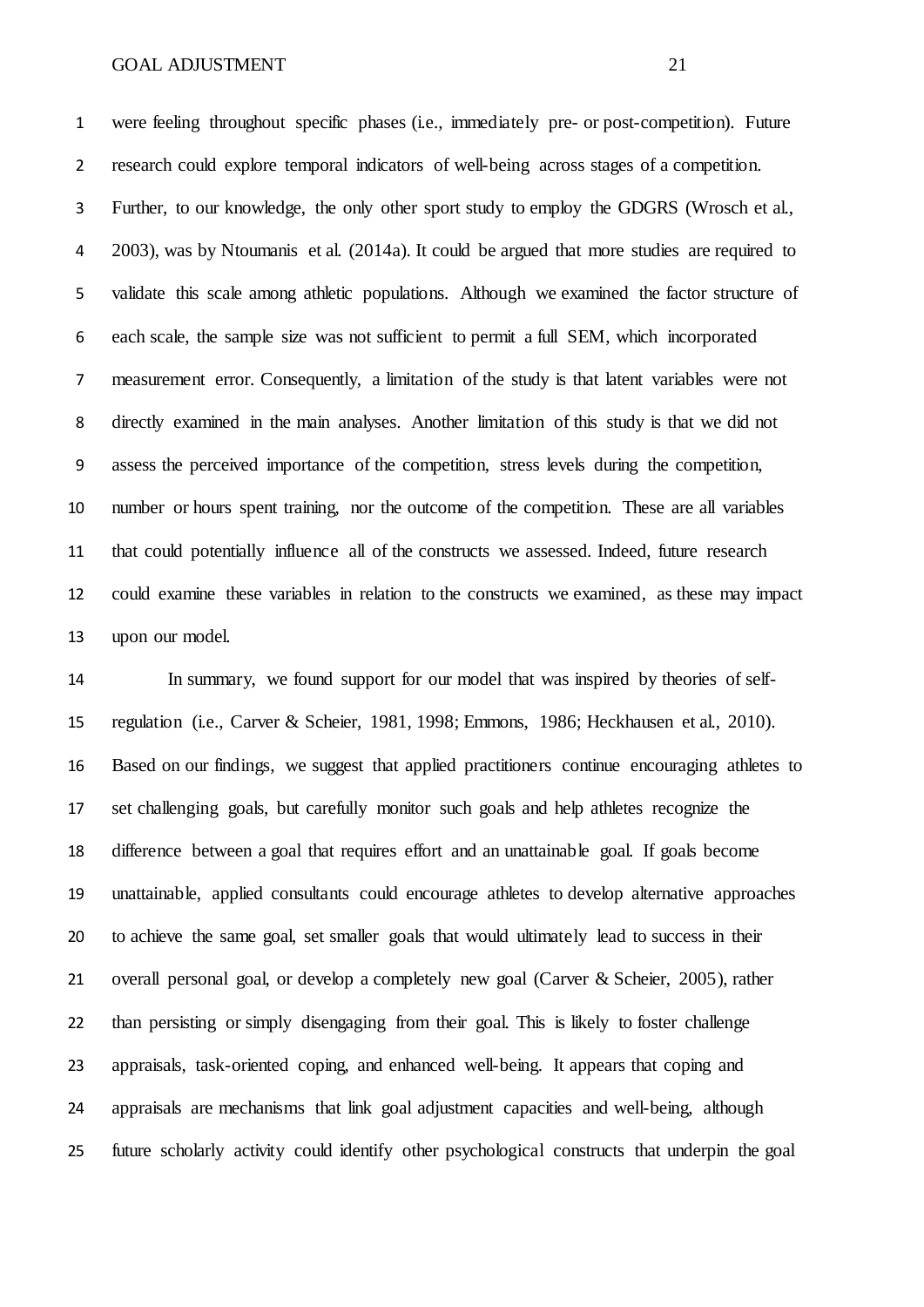- adjustment capacities and well-being relationship, with a view to developing theory and
- creating well-being interventions.
-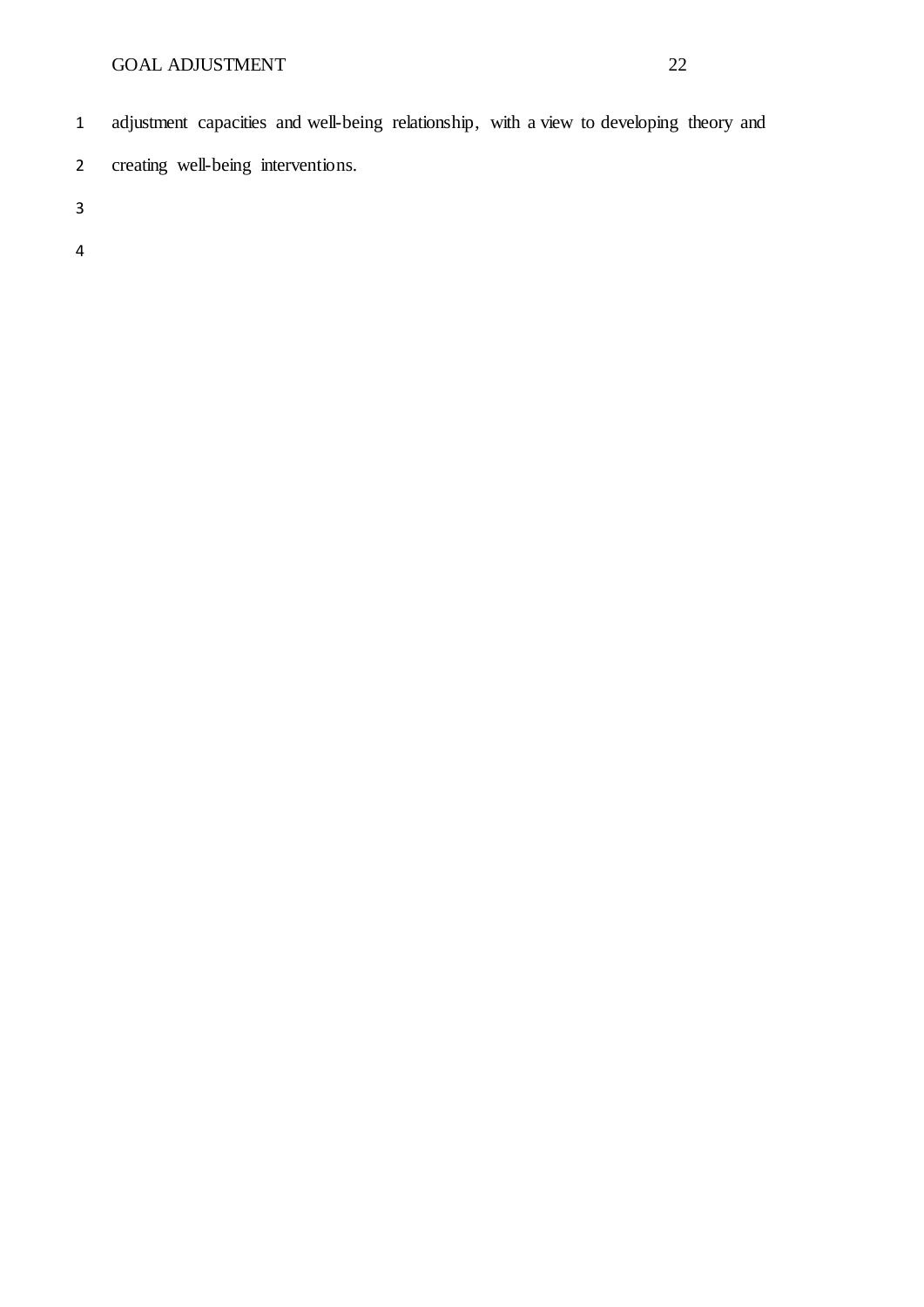| $\mathbf{1}$   | References                                                                                     |
|----------------|------------------------------------------------------------------------------------------------|
| $\overline{2}$ | Asparouhov, T. & Muthén, B. (2009). Exploratory structural equation modeling. Structural       |
| 3              | Equation Modeling, 16, 397-438. doi: 10.1080/10705510903008204                                 |
| 4              | Bentler, P. M., & Chou, C. P. (1987). Practical issues in structural modeling. Sociological    |
| 5              | Methods & Research, 16, 78-117. doi:10.1177/0049124187016001004                                |
| 6              | Blascovich, J. (2008). Challenge and threat. In A. J. Elliot (Ed.), Handbook of approach and   |
| 7              | avoidance motivation (pp.431-445). New York: Psychology Press.                                 |
| 8              | Carver, C. S., & Scheier, M. F. (1981). Attention and self-regulation: A control-theory        |
| 9              | approach to human behavior. New York, NY: Springer-Verlag.                                     |
| 10             | Carver, C. S., & Scheier, M. F. (1990). Origins and functions of positive and negative affect: |
| 11             | A control-process view. Psychological Review, 97, 19-35. 10.1037/0033-295X.97.1.19.            |
| 12             | Carver, C. S., & Scheier, M. F. (1998). On the self-regulation of behavior. New York, NY:      |
| 13             | Cambridge University Press.                                                                    |
| 14             | Carver, C. S., & Scheier, M. F. (2005). Engagement, disengagement, coping and catastrophe.     |
| 15             | In A. J. Elliot & C. S. Dweck (Eds.), Handbook of competence and motivation (pp. $527-$        |
| 16             | 547). New York, NY: The Guilford Press.                                                        |
| 17             | DeFreese, J. D., (2014). Athlete social support, negative social interactions, and             |
| 18             | psychological health across a competitive sport season. Journal of Sport & Exercise            |
| 19             | Psychology, 36, 619-630. doi: 10.1123/jsep.2014-0040                                           |
| 20             | Doron, J., & Gaudreau, P. (2014). A point-by-point analysis of performance in a fencing        |
| 21             | match: Psychological processes associated with winning and losing streaks. Journal of          |
| 22             | Sport & Exercise Psychology, 36, 3-13. PubMed doi:10.1123/jsep.2013-0043                       |
| 23             | Dunn, T. J., Baguley, T., & Brunsden, V. (2013). From alpha to omega: A practical solution     |
| 24             | to the pervasive problem of internal consistency estimation. British Journal of                |
| 25             | Psychology, 105, 399-412. doi: 10.1111/bjop.12046                                              |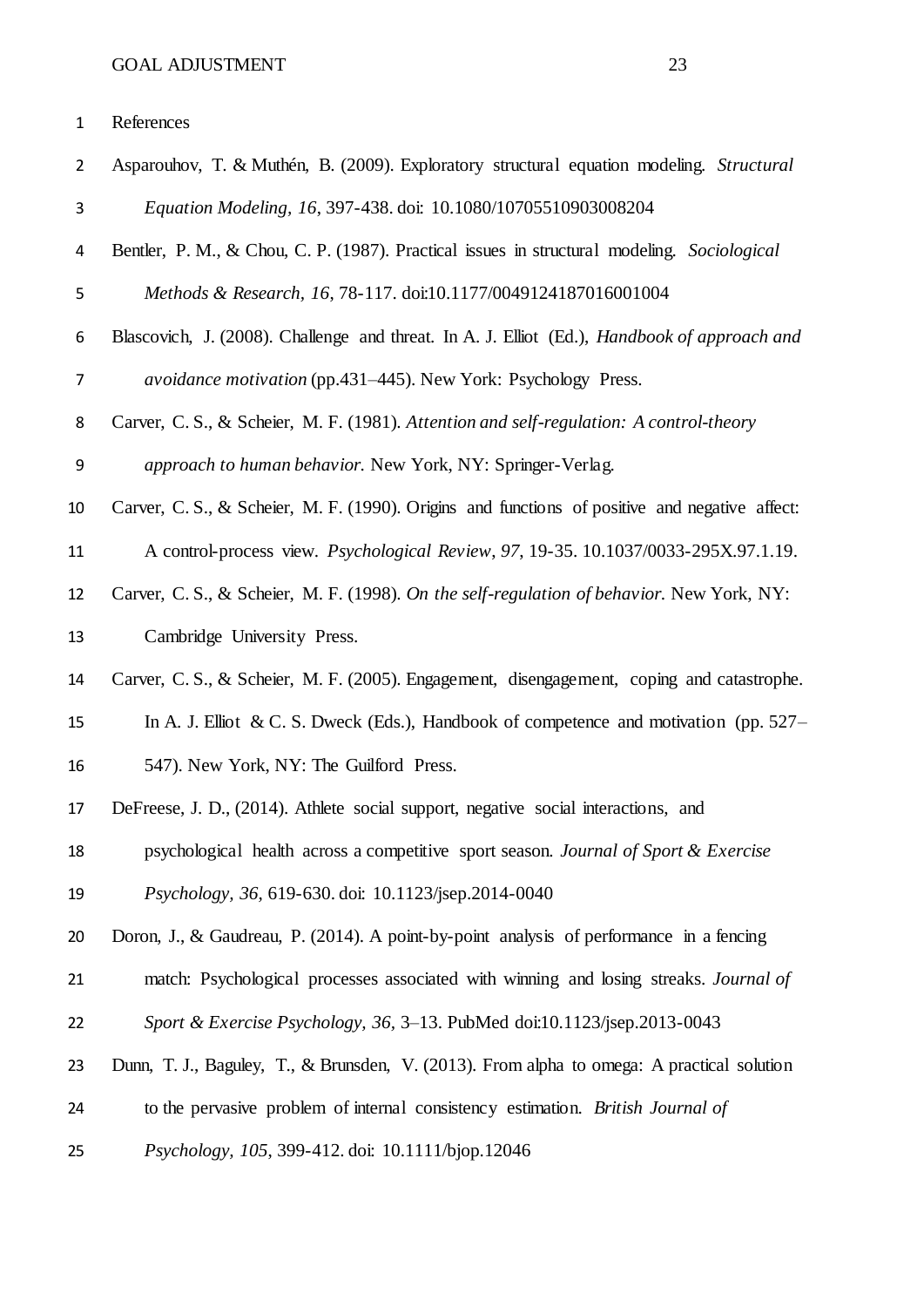| $\mathbf{1}$   | Emmons, R. A. (1986). Personal strivings: An approach to personality and subjective well-  |
|----------------|--------------------------------------------------------------------------------------------|
| $\overline{2}$ | being. Journal of Personality and Social Psychology, 51,1058-1068. doi:10.1037/0022-       |
| 3              | 3514.51.5.1058                                                                             |
| 4              | Folkman, S., & Moskowitz, J. T. (2000). Positive affect and the other side of coping.      |
| 5              | American Psychologist, 55, 647-654. doi:10.1037/0003-066X.55.6.647                         |
| 6              | Gaudreau, P., & Blondin, J-P. (2002). Development of a questionnaire for the assessment of |
| 7              | coping strategies employed by athletes in competitive sport settings. Psychology of Sport  |
| 8              | and Exercise, 3, 1-34. doi:10.1016/S1469-0292(01)00017-6                                   |
| 9              | Gaudreau, P., & Blondin, J.-P. (2004). Different athletes cope differently during sport    |
| 10             | competition: a cluster analysis of coping. Personality and Individual Differences, 36,     |
| 11             | 1865-1877. http://dx.doi.org/10.1016/j.paid.2003.08.017.                                   |
| 12             | Gaudreau, P., Nicholls, A.R., & Levy, A.R. (2010). The ups and downs of sports             |
| 13             | performance: An episodic process analysis of within-person associations. Journal of        |
| 14             | Sport & Exercise Psychology, 32, 298–311 Retrieved from                                    |
| 15             | http://journals.humankinetics.com/jsep. PubMed                                             |
| 16             | Healy, L. C., Ntoumanis, N., Veldhuijzen van Zanten, J. J. C. S., & Paine, N. (2014). Goal |
| 17             | striving and well-being in sport: The role of contextual and personal motivation. Journal  |
| 18             | of Sport & Exercise Psychology, 36, 436-449. http://dx.doi.org/10.1123/jsep.2013-0261      |
| 19             | Heckhausen, J., Wrosch, C., & Schulz, R. (2010). A motivational theory of life-span        |
| 20             | development. Psychological Review, 117, 32-60. doi:10.1037/a0017668                        |
| 21             | Kelley, K., & Lai, K., (2012). MBESS: MBESS. R package version 3.3.2. Retrieved from       |
| 22             | http://CRAN.R-project.org/package=MBESS                                                    |
| 23             | Lazarus, R.S. (1999). Stress and emotion: A new synthesis. New York: Springer.             |
| 24             | Lazarus, R. S., & Folkman, S. (1984). Stress, appraisal and coping. New York: Springer.    |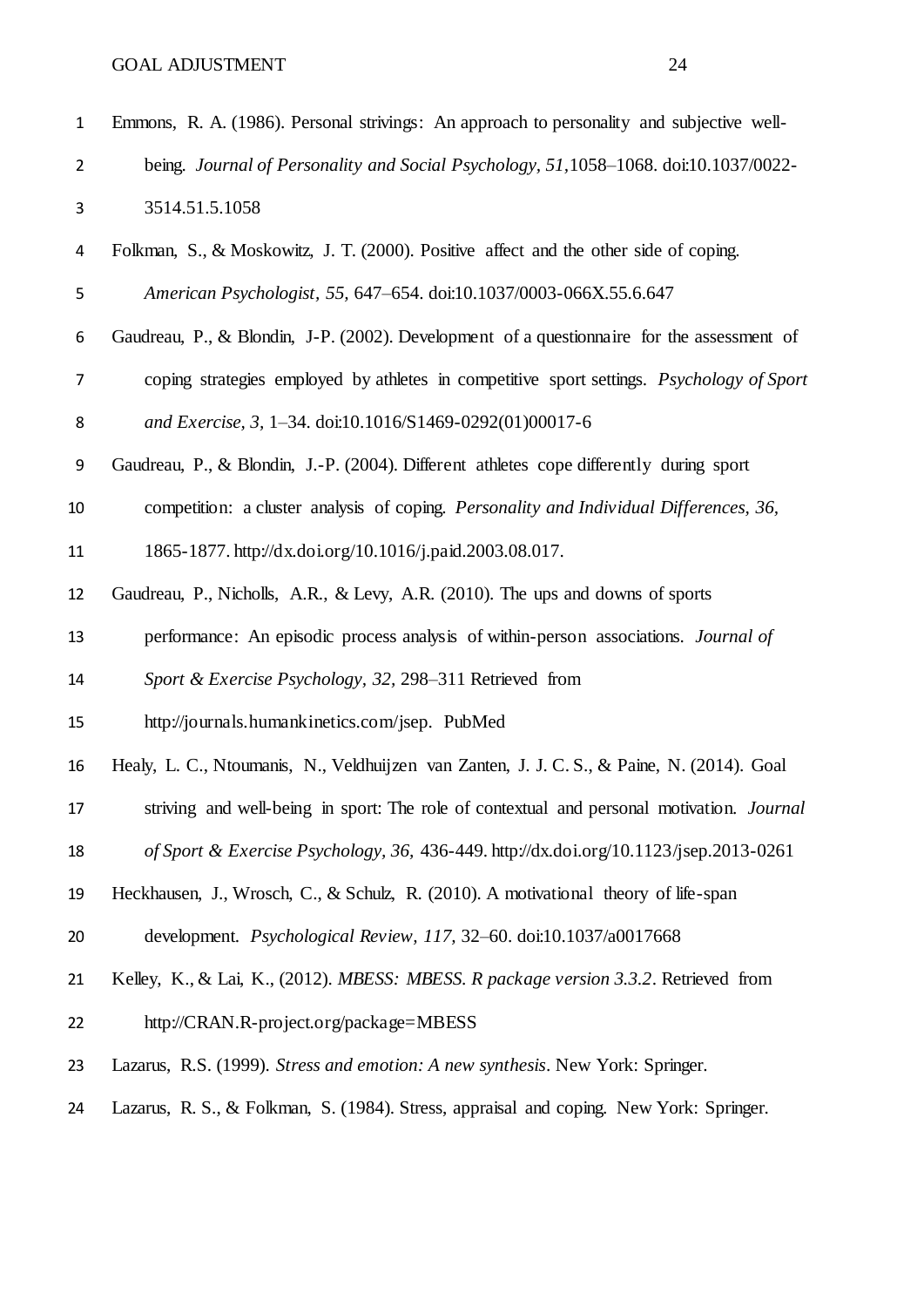| $\mathbf{1}$   | Marsh, H. W., Hau K.-T, & Wen, Z. (2004). In search of golden rules: Comment on                  |
|----------------|--------------------------------------------------------------------------------------------------|
| $\overline{2}$ | hypothesis testing approaches to setting cutoff values for fit indexes and dangers in            |
| 3              | overgeneralising Hu & Bentler's (1999) findings. Structural Equation Modeling, 11,               |
| 4              | 320-341. doi: 10.1207/s15328007sem1103_2                                                         |
| 5              | Muthén, L. K., & Muthén, B. O. (2012). Mplus user's guide. Seventh edition. Los Angeles,         |
| 6              | CA: Muthén & Muthén.                                                                             |
| 7              | Nesse, R. M. (2000). Is depression an adaptation? Archives of General Psychiatry, 57, 14-20.     |
| 8              | doi:10.1001/jamapsychiatry.2015.2107.                                                            |
| 9              | Nicholls, A. R., Levy, A. R., & Perry, J. L. (2015). Emotional maturity, dispositional coping,   |
| 10             | and coping effectiveness among adolescent athletes. Psychology of Sport and Exercise,            |
| 11             | 17, 32-39. doi: 10.1016/j.psychsport.2014.11.004                                                 |
| 12             | Nicholls, A. R., Polman, R.C.J., & Levy, A.R. (2012). A path analysis of stress appraisals,      |
| 13             | emotions, coping, and performance satisfaction among athletes. Psychology of Sport and           |
| 14             | Exercise, 13, 263-270. doi:10.1016/j.psychsport.2011.12.003                                      |
| 15             | Nicholls, A. R., Perry, J. L., & Calmeiro, L. (2014). Precompetitive achievement goals, stress   |
| 16             | appraisals, emotions, and coping among athletes. Journal of Sport & Exercise                     |
| 17             | Psychology, 36, 433-445. doi: 10.1123/jsep.2013-0266                                             |
| 18             | Nicholls, A. R., Perry, J. L., Jones, L., Morley, D., & Carson, F. (2013). Dispositional coping, |
| 19             | coping effectiveness, and cognitive social maturity among adolescent athletes. Journal of        |
| 20             | Sport & Exercise Psychology, 35, 229–238 Retrieved from                                          |
| 21             | http://journals.humankinetics.com/jsep. PubMed                                                   |
| 22             | Ntoumanis, N., Healy, L. C., Sedikides, C., Duda, J., Stewart, B., Smith, A., & Bond, J.         |
| 23             | (2014). When the going gets tough: The "why" of goal striving matters. Journal of                |
| 24             | Personality, 82, 225-236. doi: 10.1111/jopy.12047                                                |
|                |                                                                                                  |
|                |                                                                                                  |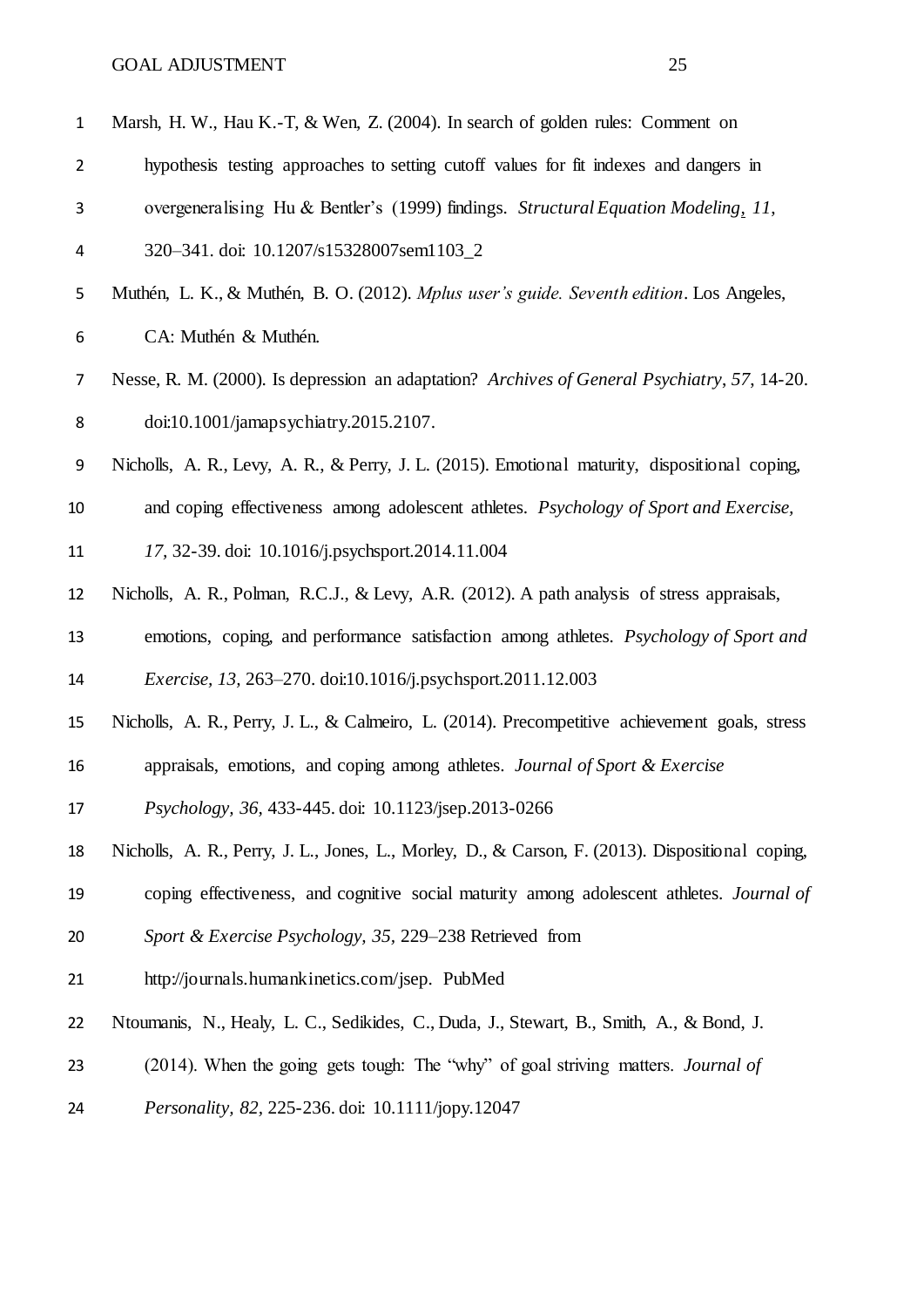| $\mathbf{1}$   | Ntoumanis, N., Healy, L. C., Sedikides, C., Smith, A. L., & Duda, J. L. (2014). Self-          |
|----------------|------------------------------------------------------------------------------------------------|
| $\overline{2}$ | regulatory responses to unattainable goals: The role of goal motives. Self and Identity,       |
| 3              | 13, 594-612. http://dx.doi.org/10.1080/15298868.2014.889033                                    |
| 4              | Peacock, E. J., & Wong, P. T. P. (1990). The stress appraisal measure (SAM): A                 |
| 5              | multidimensional approach to cognitive appraisal. Stress Medicine, 6, 227–236.                 |
| 6              | doi:10.1002/smi.2460060308                                                                     |
| $\overline{7}$ | Pérez-García, A. M., Oliván, S., & Bover, R. (2014). Subjective well-being in heart failure    |
| 8              | patients: Influence of coping and depressive symptoms. International Journal of                |
| 9              | Behavioral Medicine, 21, 258-265. doi: 10.1007/s12529-013-9311-4                               |
| 10             | Perry, J. L., Nicholls, A. R., Clough, P. J., & Crust, L. (2015). Assessing model fit: Caveats |
| 11             | and recommendations for confirmatory factor analysis and exploratory structural                |
| 12             | equation modeling. Measurement in Physical Education and Exercise Science, 19, 12-21.          |
| 13             | doi: 10.1080/1091367X.2014.952370                                                              |
| 14             | R Development Core Team (2012). R: A language and environment for statistical computing.       |
| 15             | Vienna, Austria. Retrieved from http://www.R-project.org/                                      |
| 16             | Ryan, R. M., & Deci, E. L. (2001). On happiness and human potential: A review of research      |
| 17             | on hedonic and eudaimonic well-being. Annual Review of Psychology, 52,141-166.                 |
| 18             | http://dx.doi.org/10.1146/annurev.psych.52.1.141                                               |
| 19             | Schellenberg, B. J. I., Gaudreau, P., & Crocker, P. R. E. (2013). Passion and coping:          |
| 20             | Relationships with changes in burnout and goal attainment in collegiate volleyball             |
| 21             | players. Journal of Sport & Exercise Psychology, 35, 270–280 Retrieved from                    |
| 22             | http://journals.humankinetics.com/jsep. PubMed                                                 |
| 23             | Schmid, K., & Muldoon, O.T. (2015). Perceived threat, social identification, and               |
| 24             | psychological well-being: The effects of political conflict exposure. Political                |
| 25             | Psychology, 36, 75-92. http://dx.doi.org/10.1111/pops.12073                                    |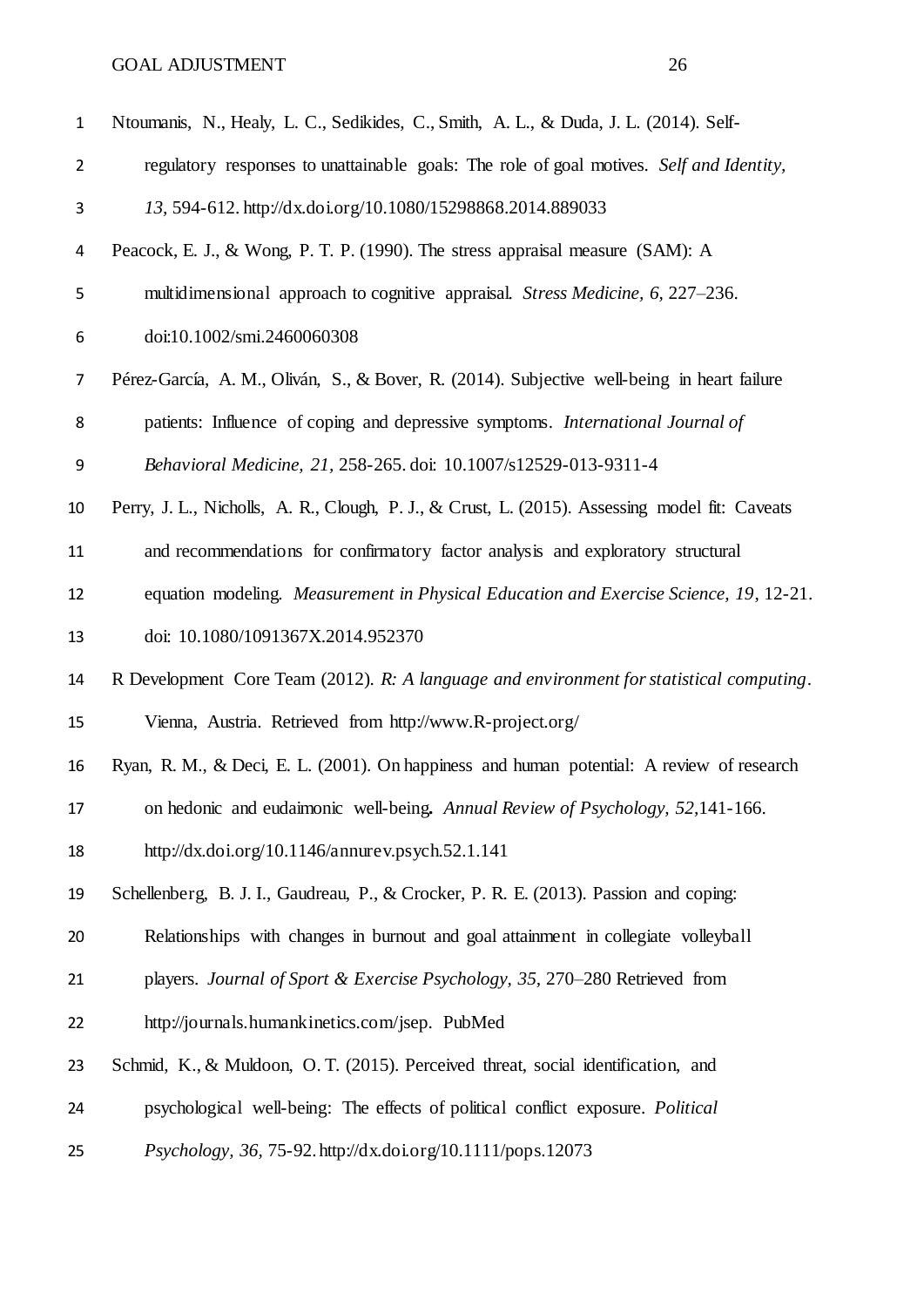Shimazu, A., & Schaufeli, W. B. (2007). Does distraction facilitate problem-focused coping with job stress? A 1 year longitudinal study. *Journal of Behavioral Medicine, 30,* 423- 434. doi: 10.1007/s10865-007-9109-4 Smith, A. L., & Ntoumanis, N. (2014). An examination of goal motives and athletes' self- regulatory responses to unattainable goals. *International Journal of Sport Psychology, 45,* 538-558. doi: 10.7352/IJSP2014.45.538 Smith, A. L., Ntoumanis, N., Duda, J. L., & Vansteenkiste, M. (2011). Goal striving, coping, and well-being: A prospective investigation of the self-concordance model in sport. Journal of Sport & Exercise Psychology, 33, 124–145. http://journals.humankinetics.com/jsep. PubMed Smith, R. E., Leffingwell, T. R., & Ptacek, J. T. (1999). Can people remember how they coped? Factors associated with discordance between same-day and retrospective reports. *Journal of Personality and Social Psychology, 76,* 1050–1061. http://dx.doi.org/10.1037/0022-3514.76.6.1050 Staufenbiel, K., Lobinger, B., & Strauss, B. (2015). Home advantage in soccer – A matter of expectations, goal setting, and tactical decisions of coaches? *Journal of Sports Sciences, 33,* 1932-1941. http://dx.doi.org/10.1080/02640414.2015.1018929 Tennant, R., Hiller, R., Platt, S., Joseph, S., Weich, S., Parkinson, J., . . . Stewart-Brow, S. (2007). The Warwick-Edinburgh Mental Well-being Scale (WEMWBS): Development and UK validation. *Health and Quality of Life Outcomes, 63,* 1-13. doi: doi:10.1186/1477-7525-5-63 Tomaka, J., Blascovich, J., Kibler, J., & Ernst, J. M. (1997). Cognitive and physiological antecedents of threat and challenge appraisal. *Journal of Personality and Social Psychology, 73,* 63–72. PubMed doi:10.1037/0022-3514.73.1.63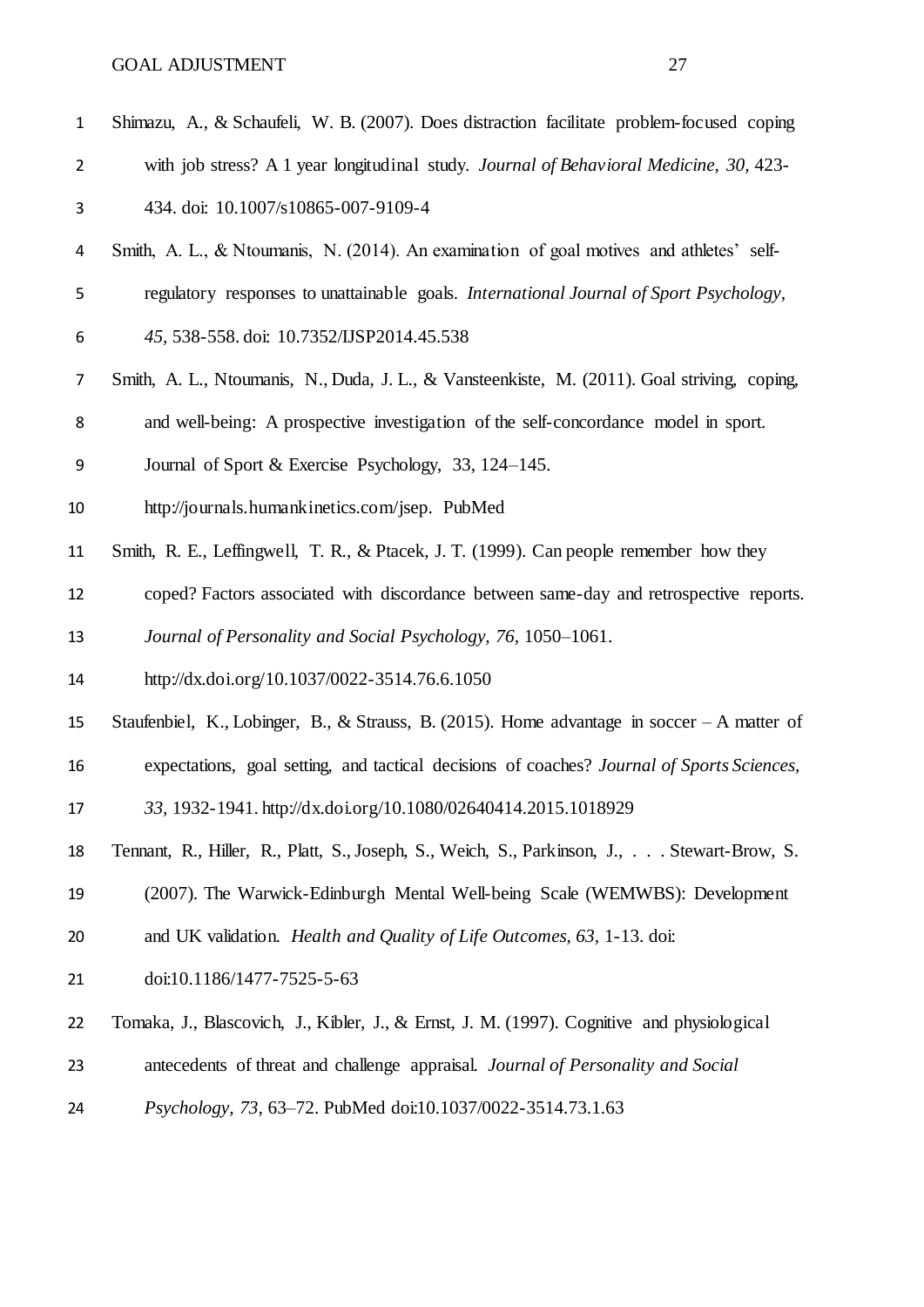| $\mathbf{1}$   | Watson. D., Tellegen, A., & Clark, L. (1988). Development and validation of brief measures    |
|----------------|-----------------------------------------------------------------------------------------------|
| $\overline{2}$ | of positive and negative affect: The PANAS scales. Journal of Personality and Social          |
| 3              | Psychology, 54, 1063-1070. http://dx.doi.org/10.1037/0022-3514.54.6.1063                      |
| 4              | World Health Organisation, (2004). Promoting Mental Health; Concepts emerging evidence        |
| 5              | and practice. Summary report Geneva; World Health Organisation. Retrieved from                |
| 6              | http://www.who.int/mental_health/evidence/MH_Promotion_Book.pdf                               |
| $\overline{7}$ | Wrosch, C., Amir, E., & Miller, G. E. (2011). Goal adjustment capacities, coping, and         |
| 8              | subjective well-being: The sample case of caregiving for a family member with mental          |
| 9              | illness. Journal of Personality and Social Psychology, 100, 934-946. doi:                     |
| 10             | 10.1037/a0022873                                                                              |
| 11             | Wrosch, C., & Miller, G. E. (2009). Depressive symptoms can be useful: Self-regulatory and    |
| 12             | emotional benefits of dysphoric mood in adolescence. Journal of Personality and Social        |
| 13             | Psychology, 96, 1181-1190. doi:10.1037/a0015172                                               |
| 14             | Wrosch, C., Miller, G. E., Scheier, M. F., & Pontet, S. B. (2007). Giving up on unattainable  |
| 15             | goals: Benefits for health? Personality and Social Psychology Bulletin, 33, 251-265.          |
| 16             | doi:10.1177/0146167206294905                                                                  |
| 17             | Wrosch, C., Scheier, M. F., Miller, G. E., Schulz, R., & Carver, C. S. (2003). Adaptive self- |
| 18             | regulation of unattainable goals: Goal disengagement, goal reengagement, and subjective       |
| 19             | well-being. Personality and Social Psychology Bulletin, 29, 1494–1508.                        |
| 20             | doi:10.1177/0146167203256921                                                                  |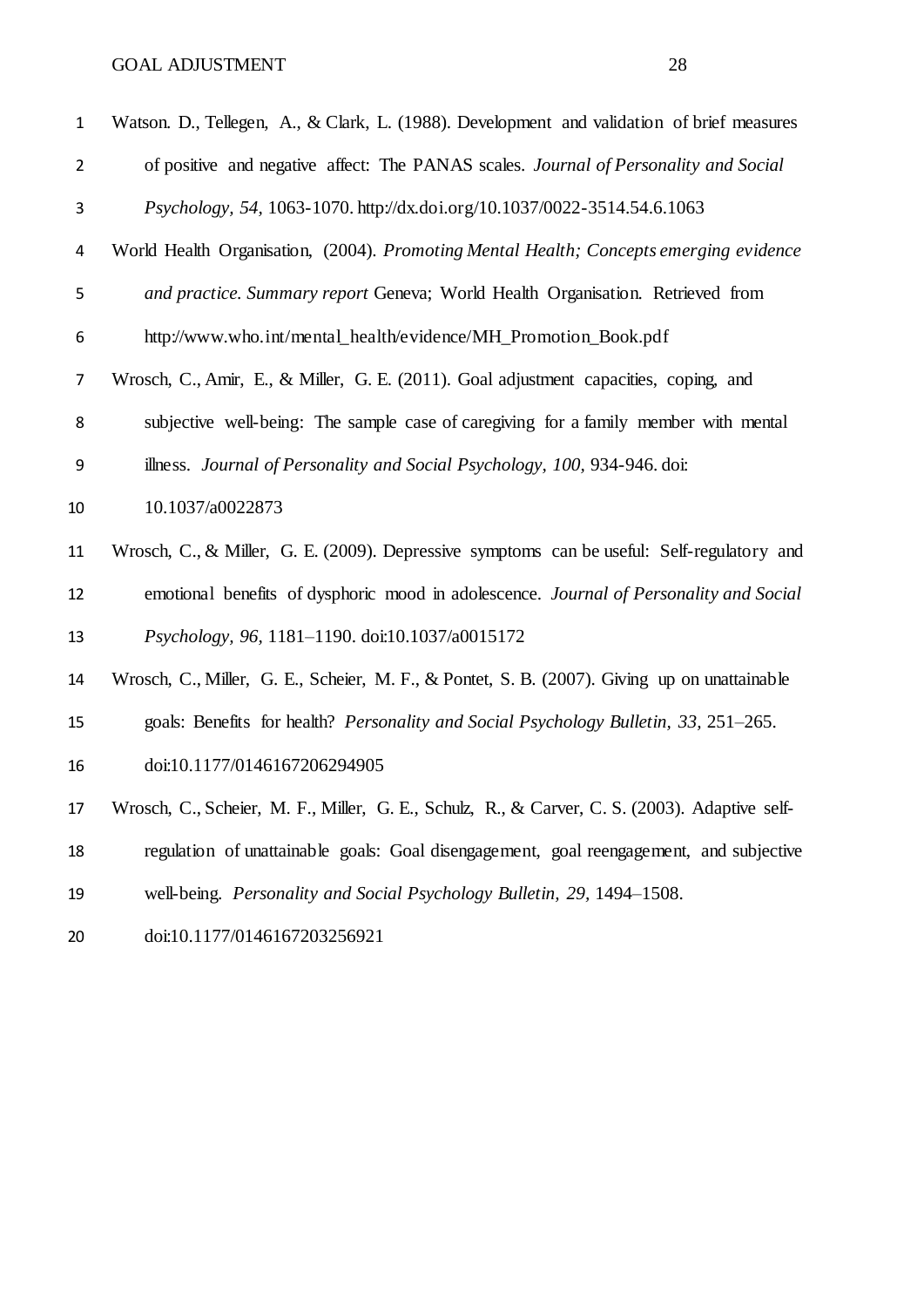Table 1. *Descriptive statistics, univariate normality estimates, and omega point estimates* 

| with confidence intervals |  |
|---------------------------|--|
|                           |  |

| Variable             | Mean | <b>SD</b> | Min  | Max  | <b>Skew</b> | Kurt    | ω (95% CI)         |
|----------------------|------|-----------|------|------|-------------|---------|--------------------|
| Goal disengagement   | 3.24 | .99       | 1.00 | 5.00 | $-.67$      | .05     | .85(.80, .89)      |
| Goal re-engagement   | 3.42 | .68       | 1.00 | 5.00 | .11         | .50     | $.69$ $(.58, .79)$ |
| Threat               | 2.43 | .95       | 1.00 | 5.00 | .43         | $-.38$  | $.79$ $(.73, .83)$ |
| Challenge            | 3.77 | .90       | 1.75 | 5.00 | $-.15$      | $-1.14$ | $.77$ $(.70, .81)$ |
| Task coping          | 3.02 | .64       | 1.30 | 4.52 | .08         | $-.20$  | $.84$ $(.75, .88)$ |
| Distraction coping   | 3.04 | 1.01      | 1.00 | 4.88 | $-.13$      | $-1.01$ | .89(0.87, .91)     |
| Disengagement coping | 2.43 | .75       | 1.00 | 4.50 | .01         | $-.55$  | $.70$ $(.60, .76)$ |
| Well-being           | 3.65 | .75       | 1.86 | 5.00 | $-.04$      | $-.35$  | .85(.81, .88)      |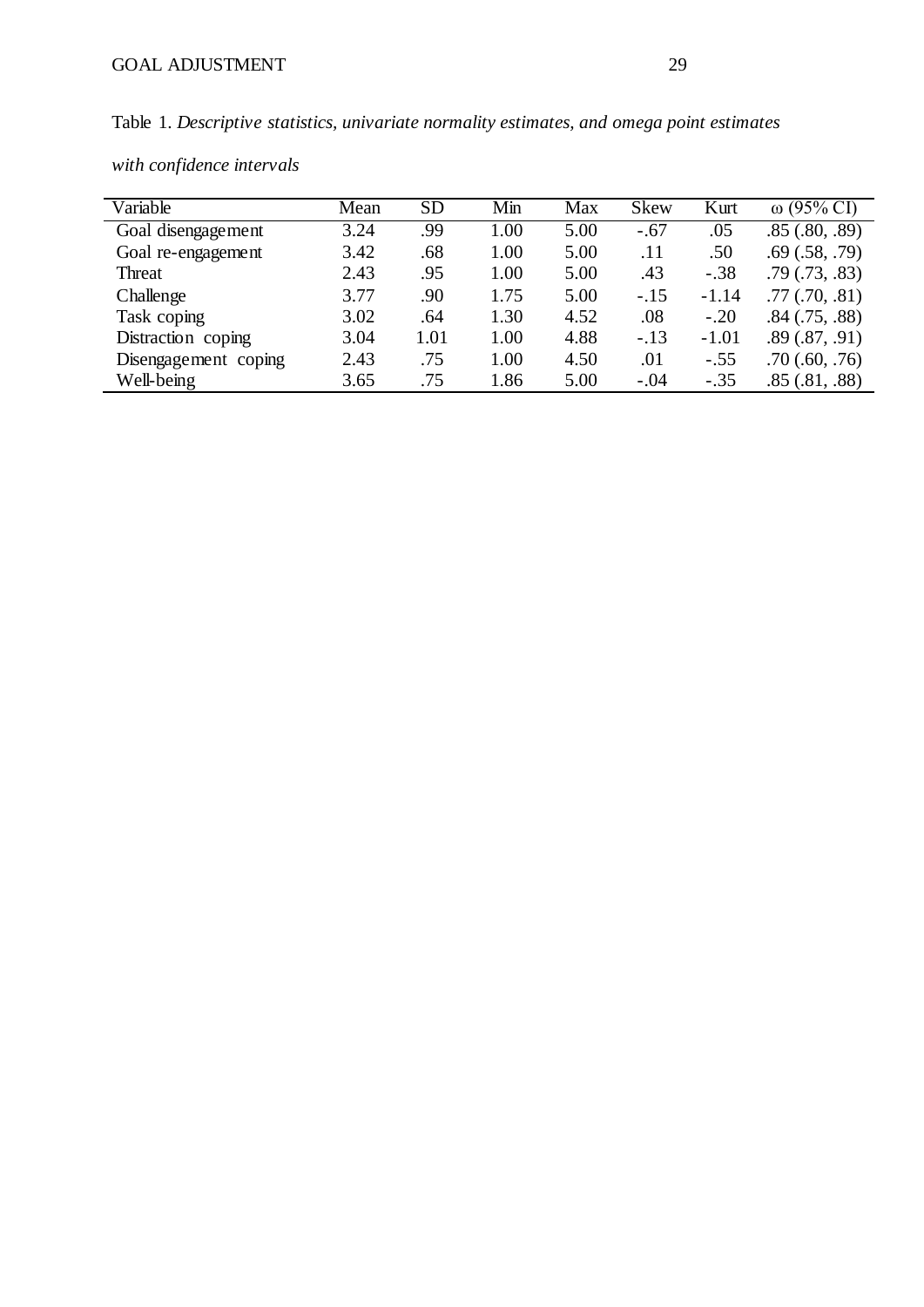| Variable |                         |          |          | 3        |                           | 5       | 6      |         |
|----------|-------------------------|----------|----------|----------|---------------------------|---------|--------|---------|
|          | 1. Goal disengagement   |          |          |          |                           |         |        |         |
|          | 2. Goal re-engagement   | $.17*$   |          |          |                           |         |        |         |
| 3.       | Threat                  | .13      | $-.26**$ |          |                           |         |        |         |
|          | 4. Challenge            | $-.30**$ | $.36**$  | $-.33**$ |                           |         |        |         |
|          | 5. Task-oriented coping | $-.13$   | $.35**$  | $-.26**$ | $.66**$                   |         |        |         |
|          | 6. Distraction-oriented | $.30**$  | $-.28**$ | $.48**$  | $-.59**$                  | $-33**$ |        |         |
|          | coping                  |          |          |          |                           |         |        |         |
| 7.       | Disengagement-          | .11      | $-29**$  |          | $.43**$ $-.34**$ $-.21**$ |         | $52**$ |         |
|          | oriented coping         |          |          |          |                           |         |        |         |
| 8.       | Well-being              | $-.16*$  | $25**$   | $31**$   | $.28**$                   | .40**   | $-.10$ | $.24**$ |

Table 2. *Bivariate correlations between variables*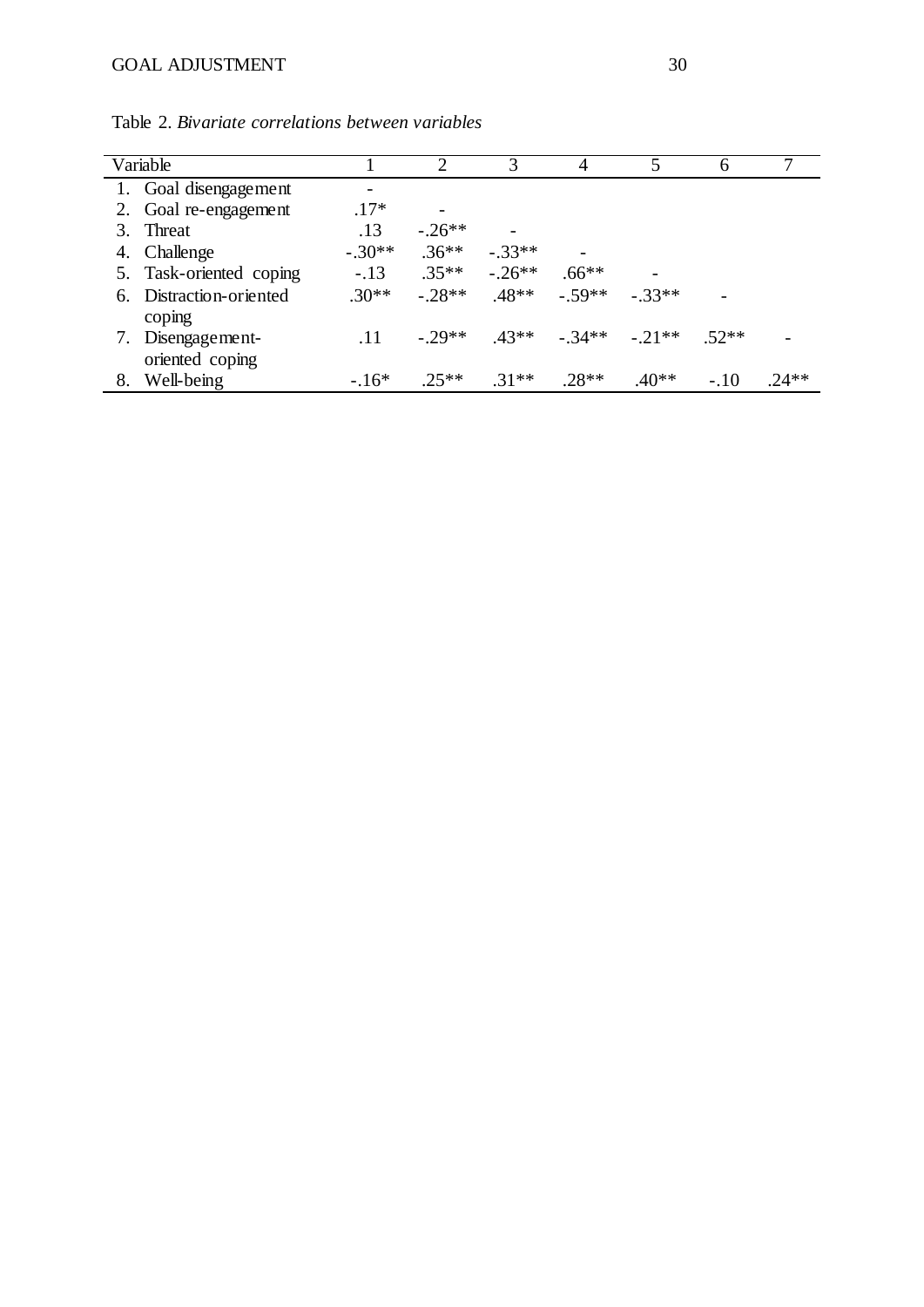# 1 Figure 1. Hypothesized Model

2 3



---- Negative path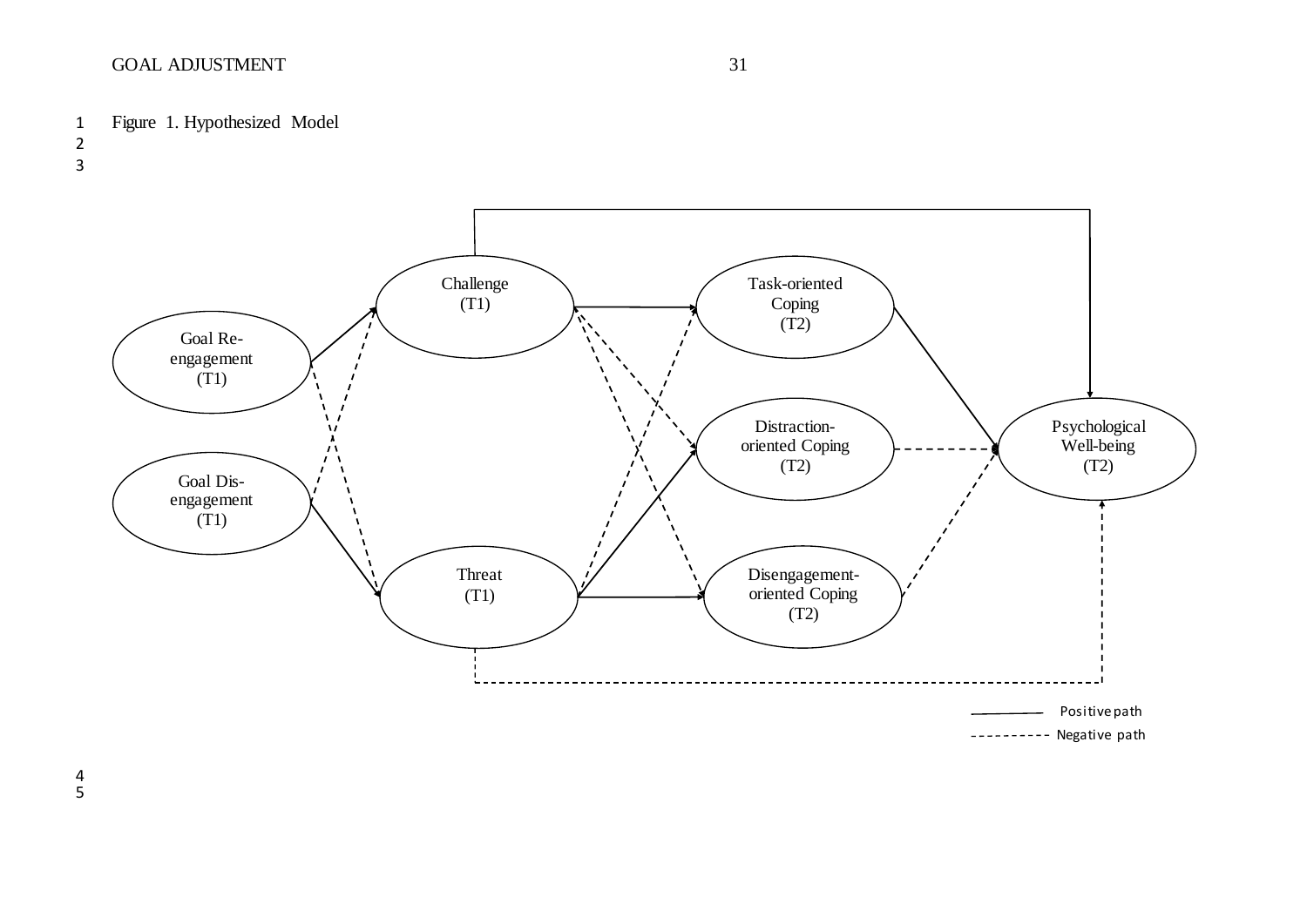- 1 Figure 2. *Structural Equation Model with Parameter Estimates from Goal Adjustment, Stress Appraisal, Coping, and Psychological Well-being.*
- $*_{p}$  < .05,  $*_{p}$  < .01.



3 4

5